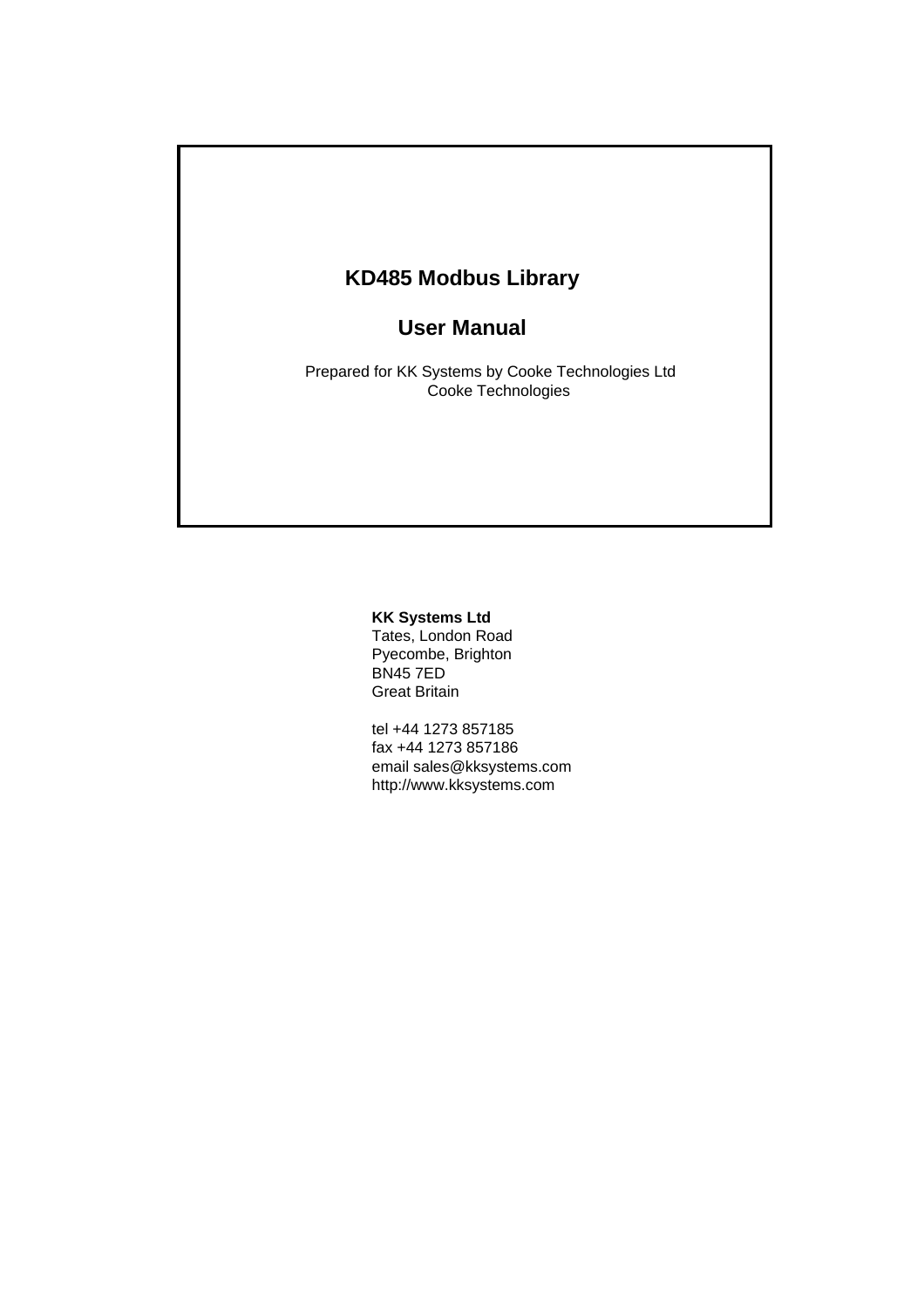| Example 2: Protocol conversion - Internal Database; Immediate access 16 |  |
|-------------------------------------------------------------------------|--|
| Example 3: Protocol conversion - Commands relayed; Slow  16             |  |
|                                                                         |  |
|                                                                         |  |
|                                                                         |  |
|                                                                         |  |
|                                                                         |  |
|                                                                         |  |
| Licence Agreement & Limited Warranty for the KD485 Modbus Library 20    |  |
|                                                                         |  |
|                                                                         |  |
|                                                                         |  |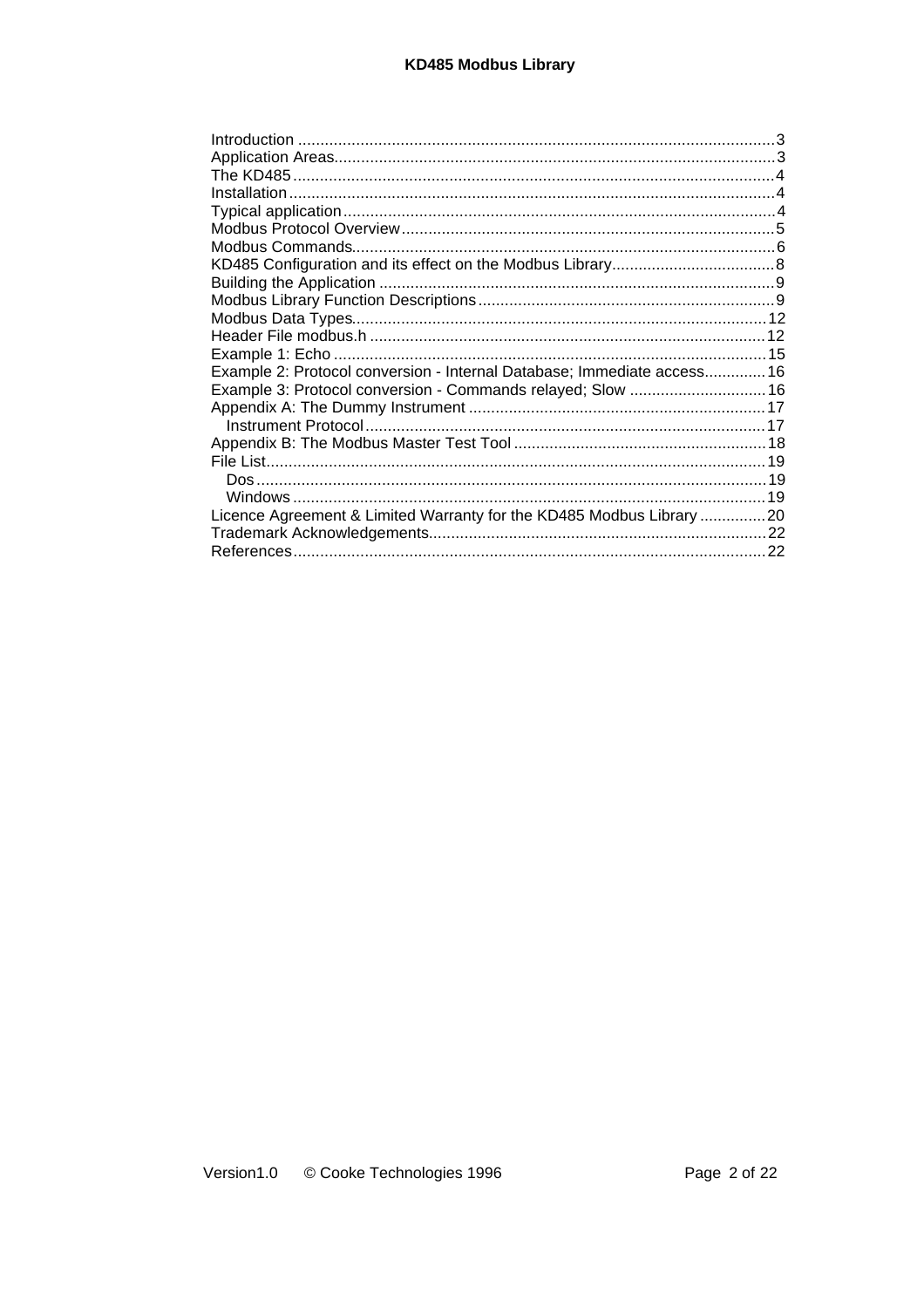### **Cooke Technologies**

Cooke Technologies have over ten years experience in software design and system integration for many areas of industry and manufacture. Our key area of expertise is the design of software for control and measurement, including serial protocols. We also have wide experience in electronics and data communications.

# **Modbus Protocols: a De-Facto Standard**

The Modbus protocols were devised by Modicon but have already become a de-facto standard in the process industry. Having been developed for a mission critical environment they include checksums, and resend mechanisms rarely found in less developed protocols. The documentation is readily available. This contrasts with many other protocols that are available only under confidentiality agreements and useage restrictions.

The concept is a set of addressable registers, that can hold, binary, numeric, or textual data. How these registers are assigned and used is left to the user, which means that the protocol can be used for virtually any application.

Both ASCII and binary protocols are documented, but the binary ones, called RTU, are best suited to modern technology.

A key feature of the protocol is the ability to read or write to a group of consecutive registers with a single command. Partitioning the registers in a sensible way is therefore an important aspect of writing a Modbus driver. Our Modbus library can be optimised by using KK Systems' hardware.

Many Modbus slaves can be connected to a single Modbus master, via an RS 422 connection. Thus there are two types of Modbus drivers. Control and measuring instruments

#### **Introduction**

The KD485 Modbus Library is a library of C functions designed to work with the KK Systems KD485 Universal Interface Converter. The functions can be used in user programs to implement conversions of proprietary protocols to and from the RTU mode Modicon Modbus protocol.

The library is supplied as an object file with which the user can link their code using the supplied batch file mkmbhex.bat. This adds a number of available functions over and above the in-built KD485 functions to make support of the Modbus protocol as straightforward as possible. Prototypes of all exported functions are included in the supplied modbus.h file.

# **Application Areas**

The KD485 Modbus library is aimed at solving an increasingly common problem: connecting a SCADA package to equipment that uses a proprietary protocol. Typically, some special equipment needs to be made part of a factory or control system and this requires that it be interfaced to a SCADA package. Normally, to do this would require a suitable software driver.

However, the cost of writing a specialised software driver can be prohibitive. It is in these circumstances that a protocol converter can be an effective solution.

When this approach is taken it makes sense to convert to the Modicon Modbus protocol. This is rapidly becoming a de facto standard and virtually all SCADA packages support it.

The KD485-PROG programmable interface converter, together with the KD485 Modbus library, can be the basis of such a solution.

Version1.0 © Cooke Technologies 1996 **Page 3 of 22**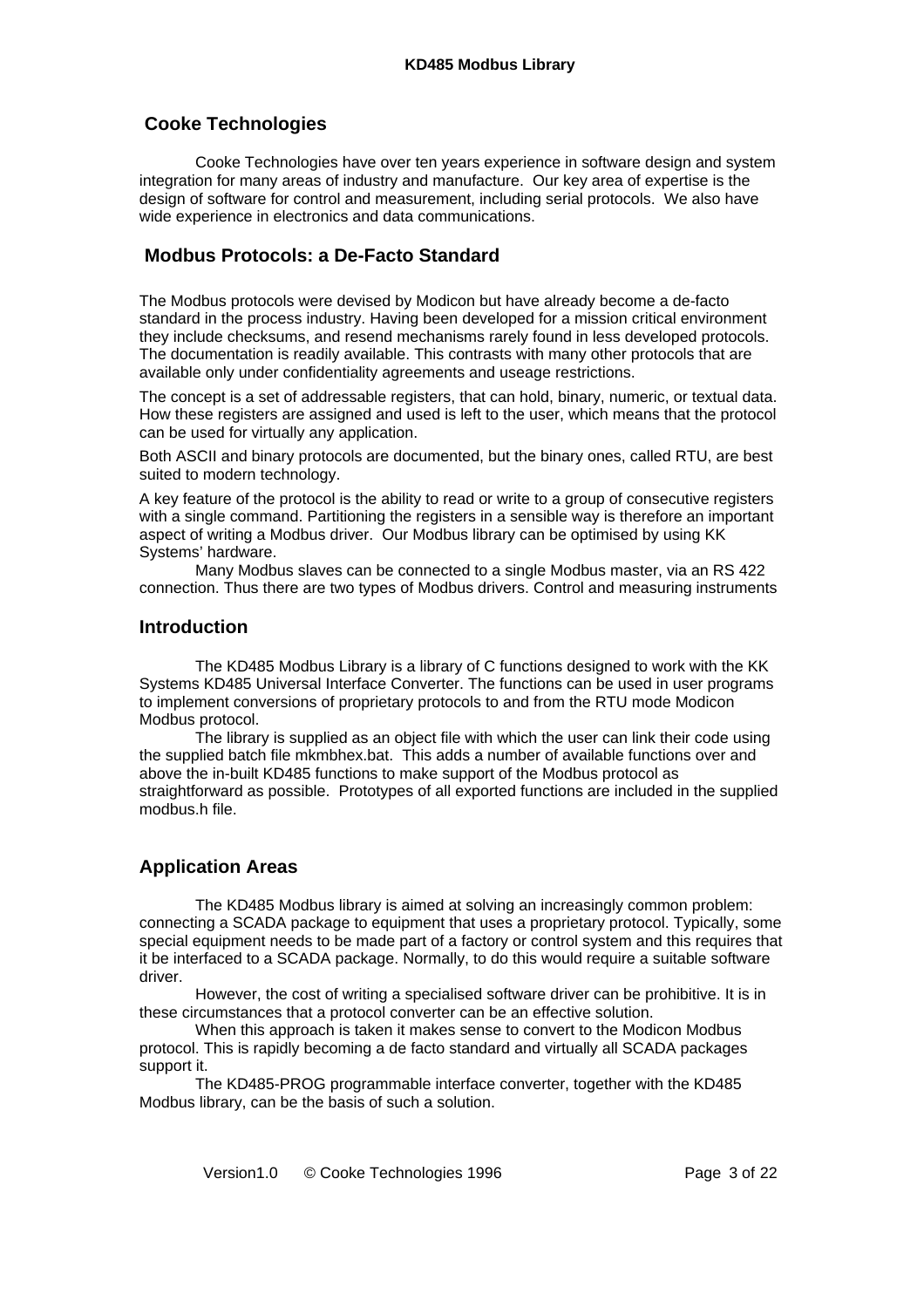# **The KD485**

The KD485 is a multi-mode interface converter manufactured by KK Systems Ltd. which contains two serial asynchronous ports. This library is designed for use with the KD485-PROG user programmable version. This version contains an EEPROM and a means of uploading user written programs into the EEPROM. The KD485 will then execute this user program on power up.

With a suitable user program, one port of the KD485 can be connected to the equipment and will communicate with it in the appropriate proprietary protocol; the other port can be connected to the SCADA system, where it will behave as the serial port of a Modbus slave device.

The KDCFG configuration utility provided with the KD485 is the most convenient way to upload programs. See the KDCFG help file for details on its operation.

### **Installation**

The KD485 configuration utilities, Hi-Tech C compiler etc. should all be installed before this product. See the KD485 user manual for details, the C reference section in particular.

If you are using Windows, you can install all the library together with all the associated example files and test tools by running 'install.exe' from the disk. You should install everything to the same directory as the original KD485 material as the 'mkmdhex.bat' make file assumes that various tools will be found in the directory it is running from. The Windows installation also installs a Modbus driver needed for the test tools and makes some changes to the System.ini file to enable this driver.

If you are using DOS, you can install the library by copying the contents of the \dos directory to your hard drive. This should be copied to the same directory as the KD485 material for the same reason as the Windows version. The test tools are not included as they only run under Windows.

# **Typical application**

A typical application for the KD485 Modbus Library would be to attach an instrument which does not use the Modbus protocol to a SCADA or similar system which does use it. A user program in the KD485, written with the aid of the library, would convert the instrument's protocol to Modbus so that it could be used as a Modbus slave device by the system.

Another application might be for the purposes of concentration; the KD485 could be attached to a number of Modbus slave devices and act as the Master device. It could then emulate a single Slave device using the library and thus present all the various Slave devices to the system as one device.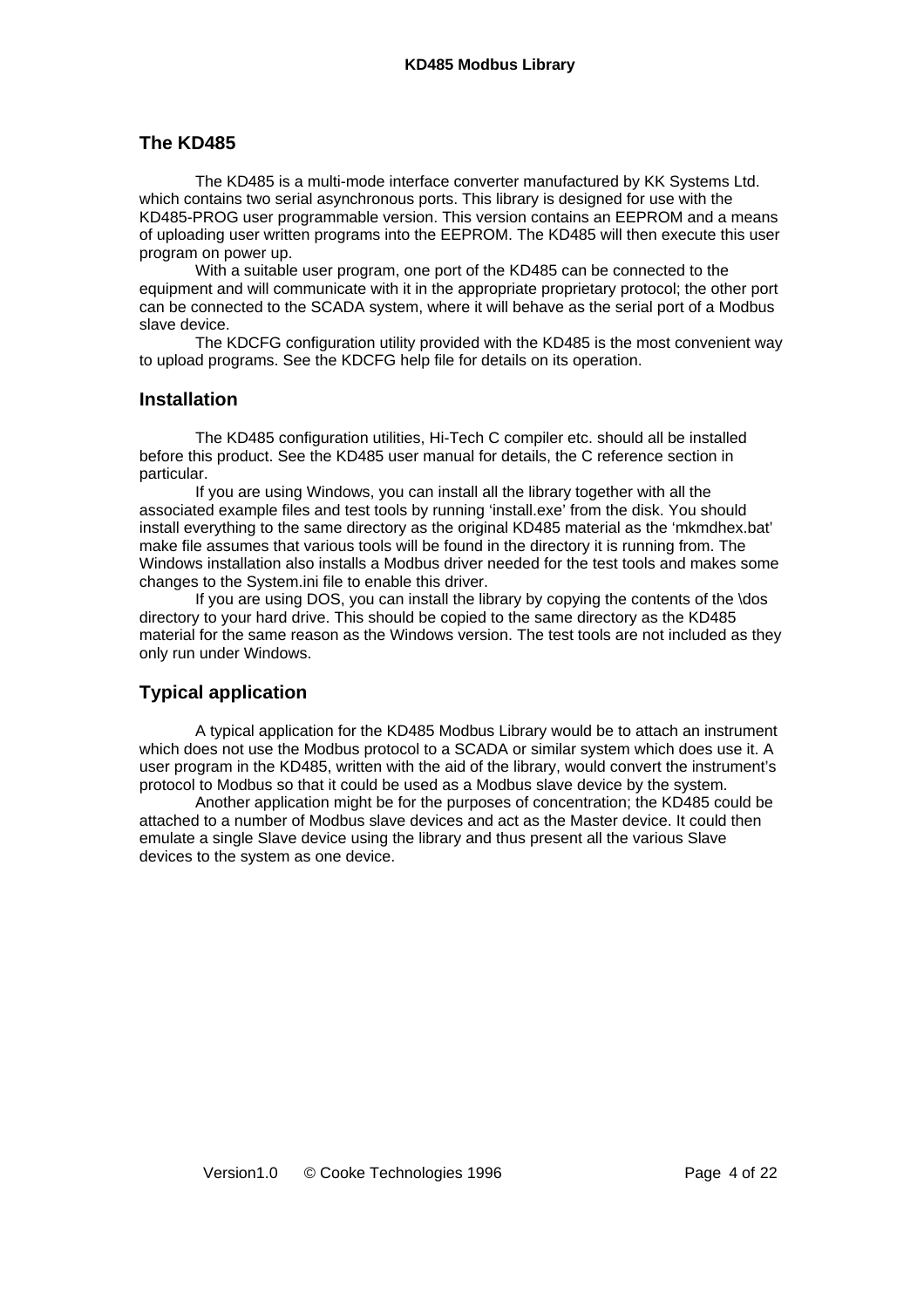#### **Modbus Protocol Overview**

The Modbus protocol is supported by virtually all SCADA packages as a general purpose protocol for reading and writing values in external devices. It can operate in two modes, RTU and ASCII; only RTU mode is supported by this library.

In a Modbus system, there are two types of devices; Masters and Slaves. Only a Master device can initiate a transaction. Slave devices can transmit information only as a result of a Master device's request. A Modbus system can contain only one Master device. This library is designed to ease emulation of Modbus Slave devices.

Conceptually, the protocol treats each Slave device as if it contained a block of memory addresses, some of which are read only. These are called registers and can be accessed individually or in consecutive blocks.







Conceptual structure of a Modbus system - the Modbus Master can access any register or block of consecutive registers via read and/or write commands, treating them as the equivalent of memory addresses.

Each KD485 running the Modbus library is treated as a Slave device. The Modbus slave address and ID of the KD485 can be set using the library's 'SetSlaveAddress' and

Version1.0 © Cooke Technologies 1996 **Page 5 of 22**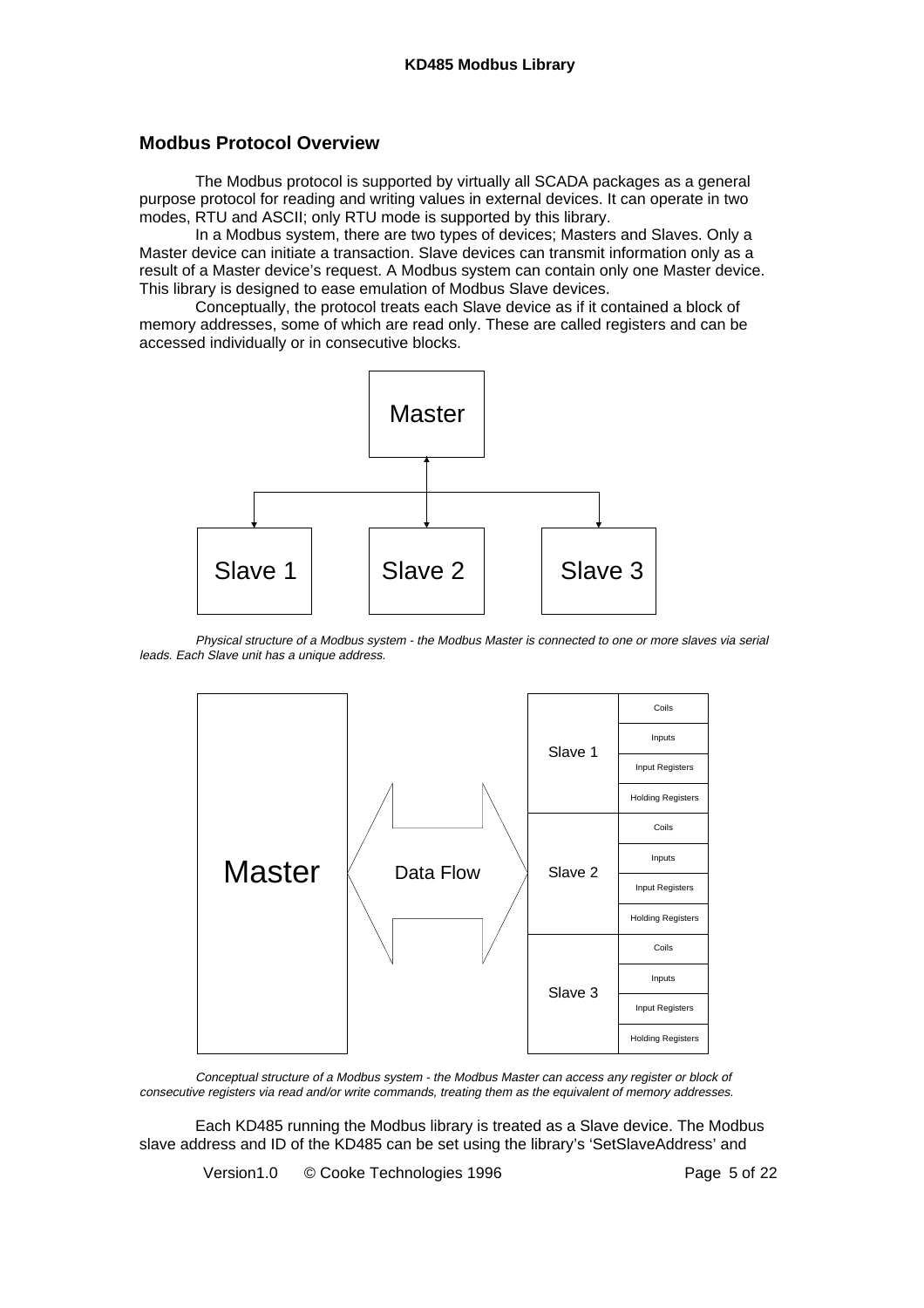#### **KD485 Modbus Library**

'SetSlaveID' functions; otherwise it will default to the values in the KD485's internal settings. (See 'KD485 Configuration and its effect on the Modbus Library' for details.)

 The protocol supports commands for accessing four basic variable (register) types plus a number of other commands for getting diagnostic and status information. The KD485 library supports all but Modicon device specific calls. A method is provided for allowing user defined responses for all Modbus commands that the library itself does not support if required.

The four types of variable that the Modbus protocol interfaces with are as follows:

- Coils Read/Write single bit data. Numbered from 00001 to 10000.
- Inputs Read only single bit data. Numbered from 10001 to 30000.
- Input Registers Read only 16 bit data. Numbered from 30001 to 40000.
- Holding Registers Read/Write 16 bit data. Numbered from 40001 upwards.

# **Modbus Commands**

The Modbus protocol defines 24 commands. The following are implemented by the library:

- ReadCoilStatus (Code 1) Reads a number of Coils.
- ReadInputStatus (Code 2) Reads a number of Inputs.
- ReadHoldingRegisters (Code 3) Reads a number of Holding Registers.
- ReadInputRegisters (Code 4) Reads a number of Input Registers.
- ForceSingleCoil (Code 5) Sets the state of a single Coil.
- PresetSingleRegister (Code 6) Writes to a single Holding Register.
- ReadExceptionStatus (Code 7) Reads a set of eight exception registers. By default the library returns a zero exception code unless the user has specified a set of exception registers.
- Diagnostic (Code 8) Returns various diagnostic data.
- FetchCommEventCtr (Code 11) Returns number of communication events.
- FetchCommEventLog (Code 12) Returns a character array showing status of latest 64 events.
- ForceMultipleCoils (Code 15) Writes to a number of Coils.
- PresetMultipleRegisters (Code 16) Writes to a number of Holding Registers.
- ReportSlaveID (Code 17) Returns device ID code. The KD485 returns a device ID of 10 by default though the user can set other values between 10 and 255
- ResetCommLink (Code 19) Resets the communications link. In the KD485 it simply flushes the input buffer.
- MaskWrite4XRegister (Code 22) Allows a logical AND and OR operation to be performed on a Holding Register.
- ReadWrite4XRegisters (Code 23) Allows a combined read and write operation on different Holding Register sets in one operation.

The following eight commands are not implemented by the library:

• Program484 (Code 9) - Modicon device specific call.

Version1.0 © Cooke Technologies 1996 **Page 6 of 22**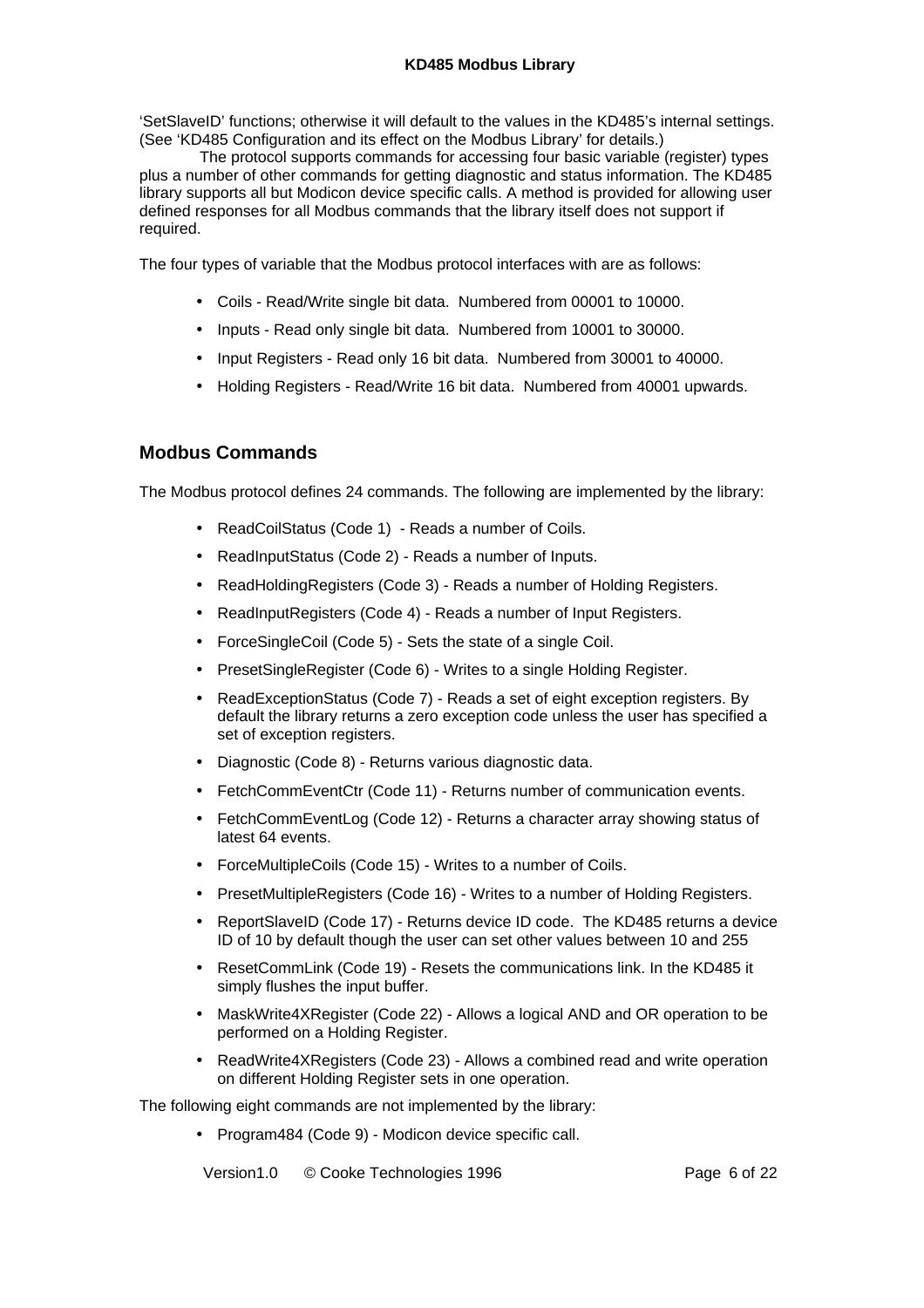- Poll484 (Code 10) Modicon device specific call.
- ProgramController (Code 13) Modicon device specific call.
- PollController (Code 14) Modicon device specific call.
- Program884 (Code 18) Modicon device specific call.
- ReadGeneralReference(Code 20) Modicon device specific call.
- WriteGeneralReference(Code 21) Modicon device specific call.
- ReadFIFOQueue (Code 24) Modicon device specific call.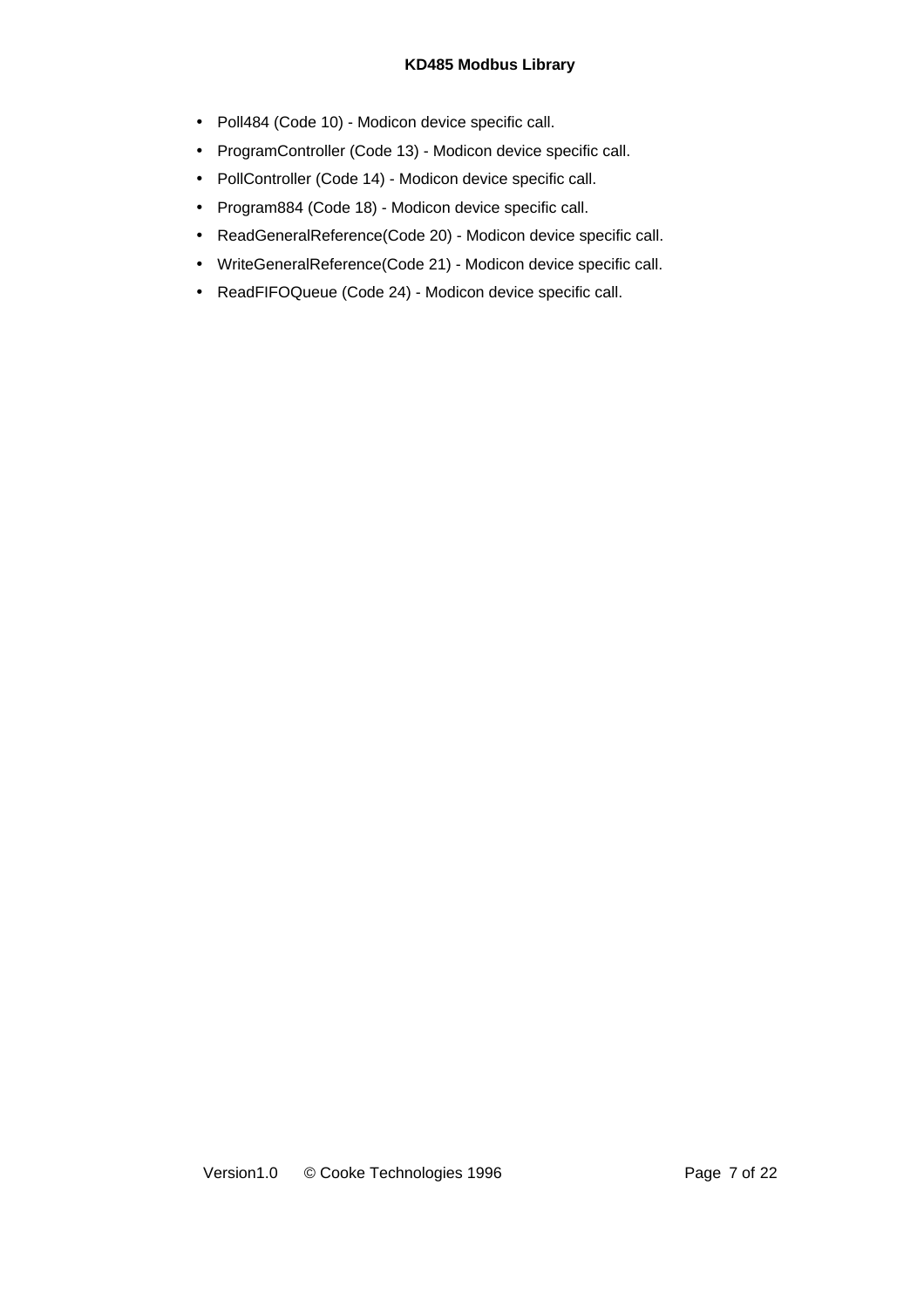# **KD485 Configuration and its effect on the Modbus Library**

Certain parts of the KD485 configuration accessed through the KDCFG.exe configuration application can affect the operation of the Modbus library. This application sets up values in the KD485's EEPROM which the library can access and use. Specifically, it can be used to set the Modbus address and slave ID of the KD485 and also some of its timing properties.

| <b>KD485 Configuration</b> |                                             |                             |
|----------------------------|---------------------------------------------|-----------------------------|
| File<br>Port Eun Help      |                                             |                             |
| Port 1 RS232               | Port 2 RS422/485                            | <b>ADE Fixed Program</b>    |
| Baud rate 19600            | Baud rate 19600                             | Mode<br>12                  |
| Bits/word 8                | $\mathbb{X}$<br><b>Mode 2 Configuration</b> | Configure                   |
|                            | <b>RS485 Options</b>                        |                             |
| Parity   none              | Address <sup>65</sup>                       | PROG User Program           |
| Stop bits  1               | Lead-in byte $ 10$                          | Upload                      |
| RX Xon/Xoff                | Timeout period 10<br>ms                     | х<br>Delete                 |
| disabl                     |                                             | <b>Valid Program: YES</b>   |
| TX Xon/Xoff disabl         | Help<br>QK                                  | 岡<br>Update KD485           |
|                            |                                             |                             |
| PC Port: COM4              | Version: v1.02<br>Product Type: PROG        | KXI<br>Serial number: 10106 |

The 'Address' and 'Lead-in byte' correspond to the Modbus slave address and slave ID respectively

First, run the KDCFG utility with the KD485 connected and in executive mode, as described in the KD485 user manual (page 16).

The Modbus address and slave ID can be set by changing the 'ADE Fixed Program' mode to '2' and pressing the 'Configure' button. The 'address' field then shown in the dialog box will be used by the library as the Modbus slave address unless it is overridden by a 'SetSlaveAddress' function call in the user program. This value can be edited from this dialog box. Similarly, the value marked 'Lead-in byte' will be used as the slave ID unless it is overridden by a 'SetSlaveID' function call.

KDCFG also contains a facility for changing the RS485 driver turn-off delays. This is obtained by changing the 'ADE Fixed Program' mode to '1' and pressing the 'Configure' button. These delays can affect the behaviour of a KD485. If a bus contention error is experienced, the delays may be too high and should be reduced. If the last character in a transmitted message is being cut off or garbled, the delays may be too low and should be increased.

The 'ADE Fixed Program Mode' should be reset to 'Off' and the 'Update KD485' button pressed after the appropriate changes have been made. The 'ADE Fixed Program Mode' must be set to 'Off' in order to run a user program.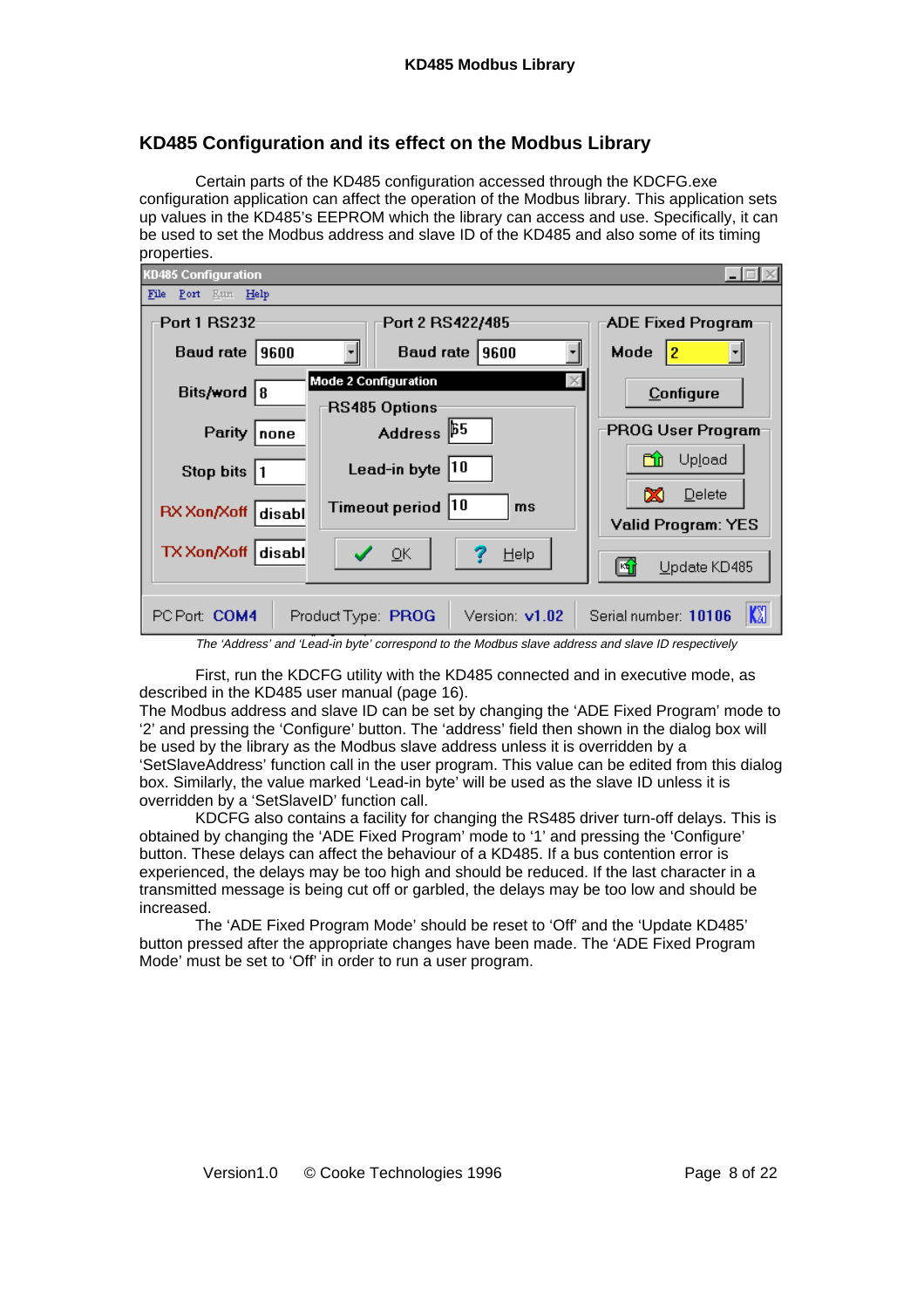# **Building the Application**

Once the C file representing the user program has been written, it can be compiled and linked with the Modbus library by using the 'Mkmbhex.bat' batch file. (Note: This assumes you are using the standard Hi-Tech C Compiler described in the KD485 User Manual.) This takes as its one parameter the name of the C file without the extension. E.g., if the C file is 'myprog.c', then

manners my program<br>- is the appropriate command.

If there are no compiler errors, this will produce a file named 'myprog.hex'. This is the file which should be uploaded to the KD485 using the KDCFG configuration utility.

In KDCFG, the 'ADE Fixed Program Mode' should be set to 'Off' before pressing the 'Upload' button to upload the hex file into the KD485. You can then select the 'Run' menu option to run the user program immediately, or power down the KD485, in which case the program will execute on the next power up.

# **Modbus Library Function Descriptions**

The general idea of the Modbus library is that it allows the user to declare their own arrays that will then be accessed by the library as though they were the Modbus coils, inputs and registers. Input and holding registers are accessed as integer arrays with one element per register and, although the coils and inputs are actually single bit data, the Modbus library uses character arrays, with one character per bit; this saves the user from having to "bit fiddle" to determine the contents.

In addition, user defined call-back functions can be specified that the library calls when access is needed to the arrays by the controlling Modbus master. For functions where the master writes to a set of data the user call-back is called after the data has been written, allowing the user to take appropriate action with the new data. For functions where the master reads a set of data the call-back is called before the data is read to allow the user to construct the data before it is returned. The function is passed two parameters, the start address of the registers, and the number of registers affected.

The user defined call-back functions return a boolean value. This should be FALSE if the library is still required to handle the command or TRUE if the call-back has already handled it, for example by returning an exception with the 'ExceptResponse' function.

Thus most of the function calls are those to set the arrays and call-backs. In addition to these calls the user also has the option of setting up a set of eight exception registers the contents of which are returned when the library receives a ReadExceptionStatus command and an option to patch a function to handle the Modbus commands which the library does not normally handle. To facilitate writing these response functions the library also exports the appropriate CRC calculation algorithm needed for the Modbus checksum. Finally a function is supplied to allow the user to set the device ID which is returned by the GetSlaveID command.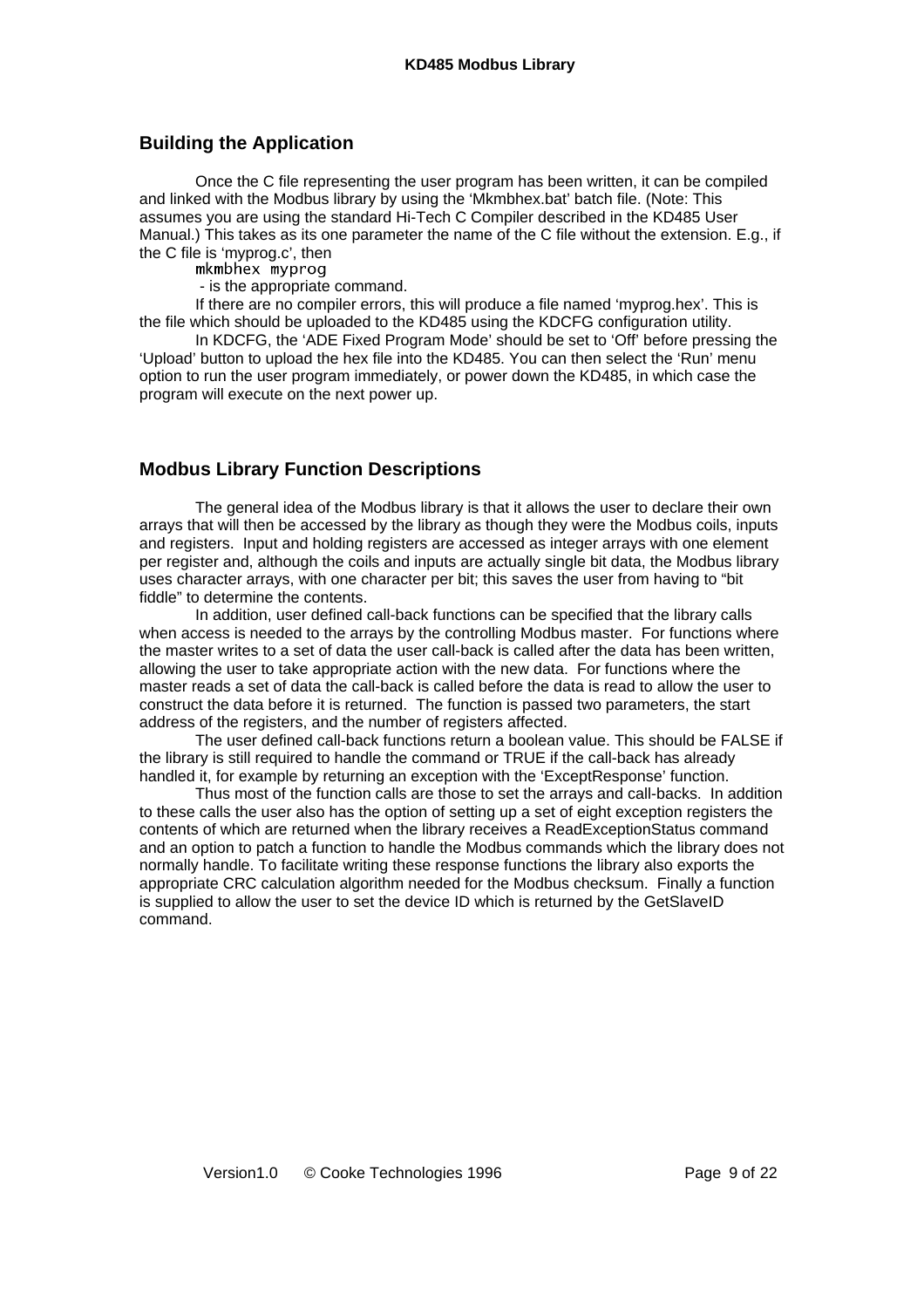The following is a complete list of all exported functions and their purpose:

#### **Typedefs for call-back functions supplied by user.**

#### **typedef bool (\*FUNCPTR)(uint16 regstart, uint16 numregs);**

### **typedef void (\*UNKNOWNFUNCPTR)(uint16 funcnum, uint8 \*mess, uint16 messlen);**

#### • **int16 SetPort(int16 portnum)**

Defines which of the KD485 ports is to have the Modbus library attached. Must be 1 or 2. Returns 0 for success, -1 otherwise. This function should be called before the Start function, but after the KD485 function for setting the baudrate if used.

#### • **int16 SetSlaveAddress(int16 address)**

Set the Modbus slave address, the library will only respond to Modbus messages addressed to this number. In addition the library responds to all broadcast messages (those addressed to zero) as appropriate. If this function is not called the address will default to that set as the 485 address using the configuration utility in mode 2.

#### • **int16 SetSlaveID(int16 id)**

Set the Modbus slave id returned by function code 17 (ReportSlaveID) . If this function is not called the ID will default to that specified as the lead-in byte defined using the configuration utility in mode 2.

#### • **int16 SetCoils(uint8 \*coilbuf, int16 numcoils)**

Specifies a character array that the Modbus library reads and writes as coils. If the coil array has not been set the library will respond to read or write access commands with an exception code of ILLEGAL DATA ADDRESS. Similarly if any attempt is made by the master to access coils beyond the maximum number specified an ILLEGAL DATA ADDRESS exception is returned.

#### • **int16 SetCoilReadCallback(FUNCPTR func)**

Sets a function that will be called whenever a Modbus ReadCoilStatus (code 1) command is decoded by the library. This function is called by the library before the data is read from the coil array and packed into the response message.

#### • **int16 SetCoilWriteCallback(FUNCPTR func)**

Sets a function that will be called whenever a Modbus ForceSingleCoil (code 5) or ForceMultipleCoils (code 15) command is decoded. This function is called after the data has been written to the coil array.

#### • **int16 SetInputs(uint8 \*inpbuf, int16 numinputs)**

Specifies a character array that the Modbus library reads as Inputs. If the inputs array has not been set the library will respond to read or write access commands with an exception code of ILLEGAL DATA ADDRESS. Similarly if any attempt is made by the master to access inputs beyond the maximum number specified an ILLEGAL DATA ADDRESS exception is returned.

#### • **int16 SetInputsReadCallback(FUNCPTR func)**

Sets a function that will be called whenever a ReadInputStatus (code 2) command is decoded. This function is called by the library before the data is read from the inputs array and packed into the response message.

#### • **int16 SetInputRegs(int16 \*regbuf, int16 numregs)**

Specifies a 16 bit integer array that the Modbus library reads as input registers. If the input register array has not been set the library will respond to read or write access commands with

Version1.0 © Cooke Technologies 1996 Page 10 of 22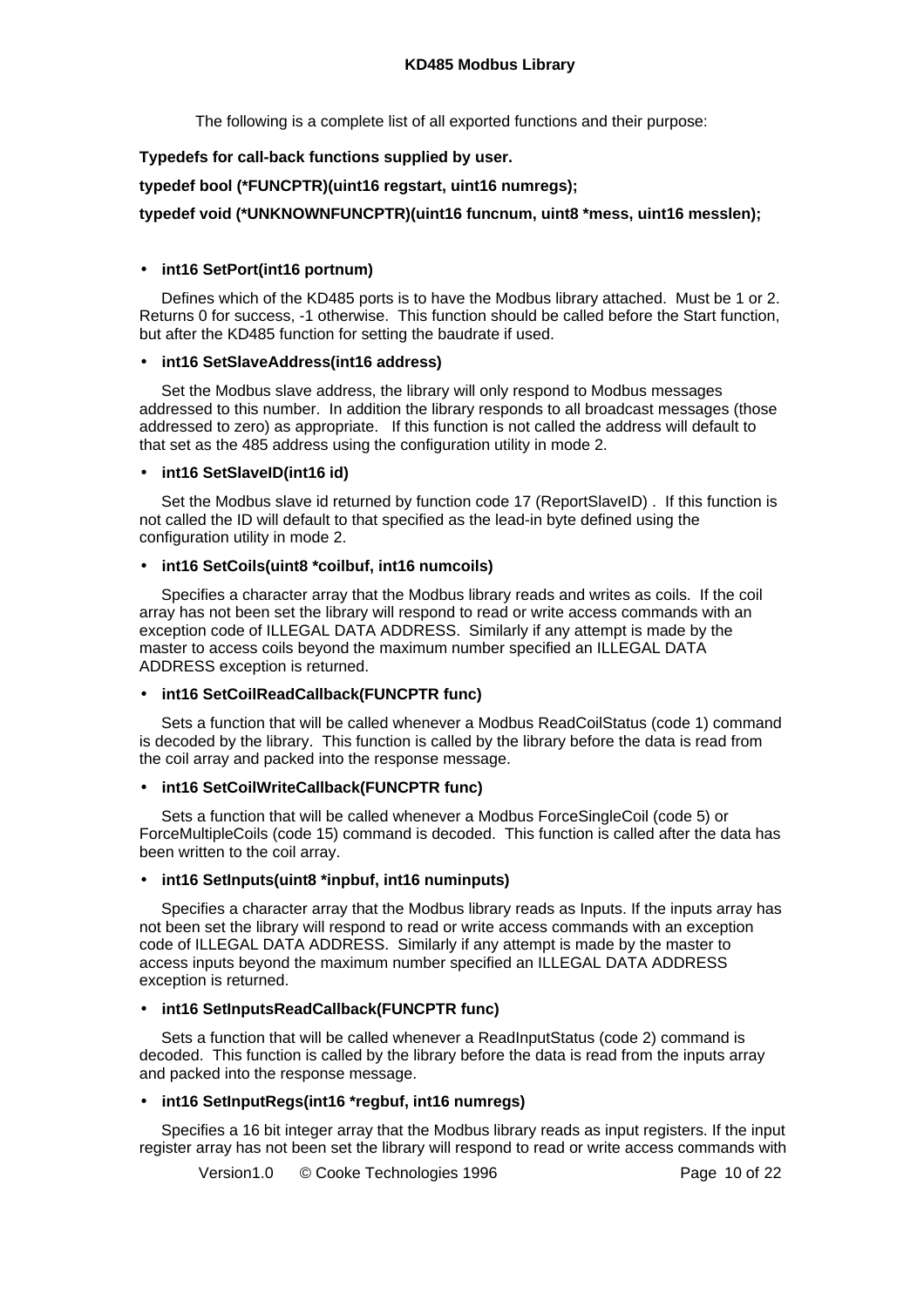an exception code of ILLEGAL DATA ADDRESS. Similarly if any attempt is made by the master to access input registers beyond the maximum number specified an ILLEGAL DATA ADDRESS exception is returned.

#### • **int16 SetInRegsReadCallback(FUNCPTR func)**

Sets a function that will be called whenever a ReadInputRegister (code 4) command is decoded**.** This function is called by the library before the data is read from the input register array and packed into the response message.

#### • **int16 SetHoldingRegs(int16 \*regbuf, int16 numregs)**

Specifies a 16 bit integer array that the Modbus library reads and writes as holding registers. If the holding register array has not been set the library will respond to read or write access commands with an exception code of ILLEGAL DATA ADDRESS. Similarly if any attempt is made by the master to access holding registers beyond the maximum number specified an ILLEGAL DATA ADDRESS exception is returned.

#### • **int16 SetHoldRegsReadCallback(FUNCPTR func)**

Sets a function that will be called whenever a ReadHoldingRegister (code 3) or a ReadWrite4XRegisters (Code 23) command is decoded. This function is called by the library before the data is read from the input register array and packed into the response message.

#### • **int16 SetHoldRegsWriteCallback(FUNCPTR func)**

Sets a function that will be called whenever a PresetSingleRegister (code 6), a PresetMultipleRegs (code 16), ReadWrite4XRegisters (Code 23) or a MaskWrite4Xregister (code 22) command is decoded. This function is called after the data has been written to the holding register array.

#### • **int16 SetExceptionRegisters(uint8 \*exbuf)**

Sets the 8 coils that are used to hold exception status. If the user does not specify this array the library responds to the ReadExceptionStatus (code 7) with a zero status. The length of the supplied character array must be at least eight.

#### • **int16 SetExReadCallback(FUNCPTR func)**

Sets a function that will be called whenever a ReadExceptionStatus (code 7) command is decoded.

#### • **int16 SetUnknownCallback(UNKNOWNFUNCPTR func)**

Sets a function to be called whenever an un-handled command is decoded. If this function is not patched the default action is to return an ILLEGAL FUNCTION exception. The supplied call-back is given the function number, a pointer to a character array containing the message and the length of the message. If this function is patched it is the users responsibility to build the appropriate response and return it as per the Modbus protocol definition. This function, if patched, will be called whenever a Modicon device specific command is decoded as well as command numbers over 24.

#### • **void ExceptResponse(int16 xcode)**

Returns an exception response message. Codes are defined in modbus.h. If this function is called in a callback function return TRUE from the callback to stop the library from making any further response.

#### • **uint16 revcrcbuf(uint8 \*buf, uint16 num, uint16 seed)**

Checksum calculator, set seed to -1 for modbus.

#### • **int16 Start(void)**

Starts the Modbus library monitoring the specified communications port. Returns 0 for success, -1 if SetPort has not yet been called.

Version1.0 © Cooke Technologies 1996 Page 11 of 22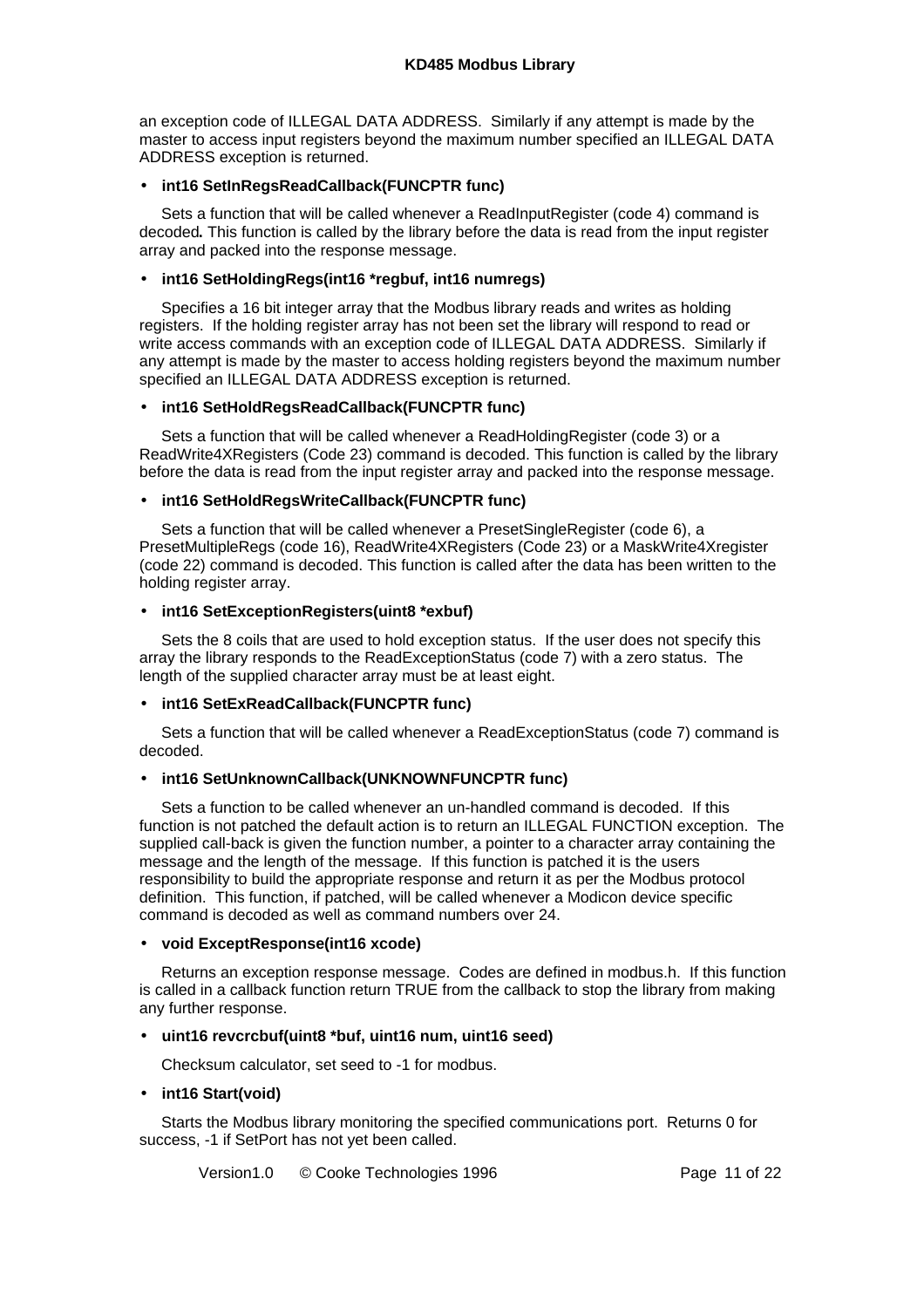### • **int16 Stop(void)**

Stops the Modbus library monitoring the specified port.

# **Modbus Data Types**

Modbus holding and input registers are 16 bit values which can represent four different data types: the 16 bit integer itself, a 32 bit long integer, a string, or a floating point number. The long integer and the floating point types are both stored in two registers per value. The string is stored as two characters per register.



Floating point numbers are held in 32-bit IEEE floating point format. Each value has two registers assigned to it; the eight most significant bits represent the exponent and the other 23 bits (plus one assumed bit) represent the mantissa and sign of the value.

# **Header File modbus.h**

```
Version1.0 © Cooke Technologies 1996 Page 12 of 22
/*
      Filename : Modbus.h
     Author: Stephen Constable
\kappa Copyright 1996 Cooke Technologies Ltd.
/* Exception codes used with ExceptResponse */#define ILLEGAL_FUNCTION 1
#define ILLEGAL_DATA_ADDRESS 2
#define ILLEGAL_DATA_VALUE 3
#define SLAVE_DEVICE_FAILURE 4
#define ACKNOWLEDGE 5
#define SLAVE_DEVICE_BUSY 6
```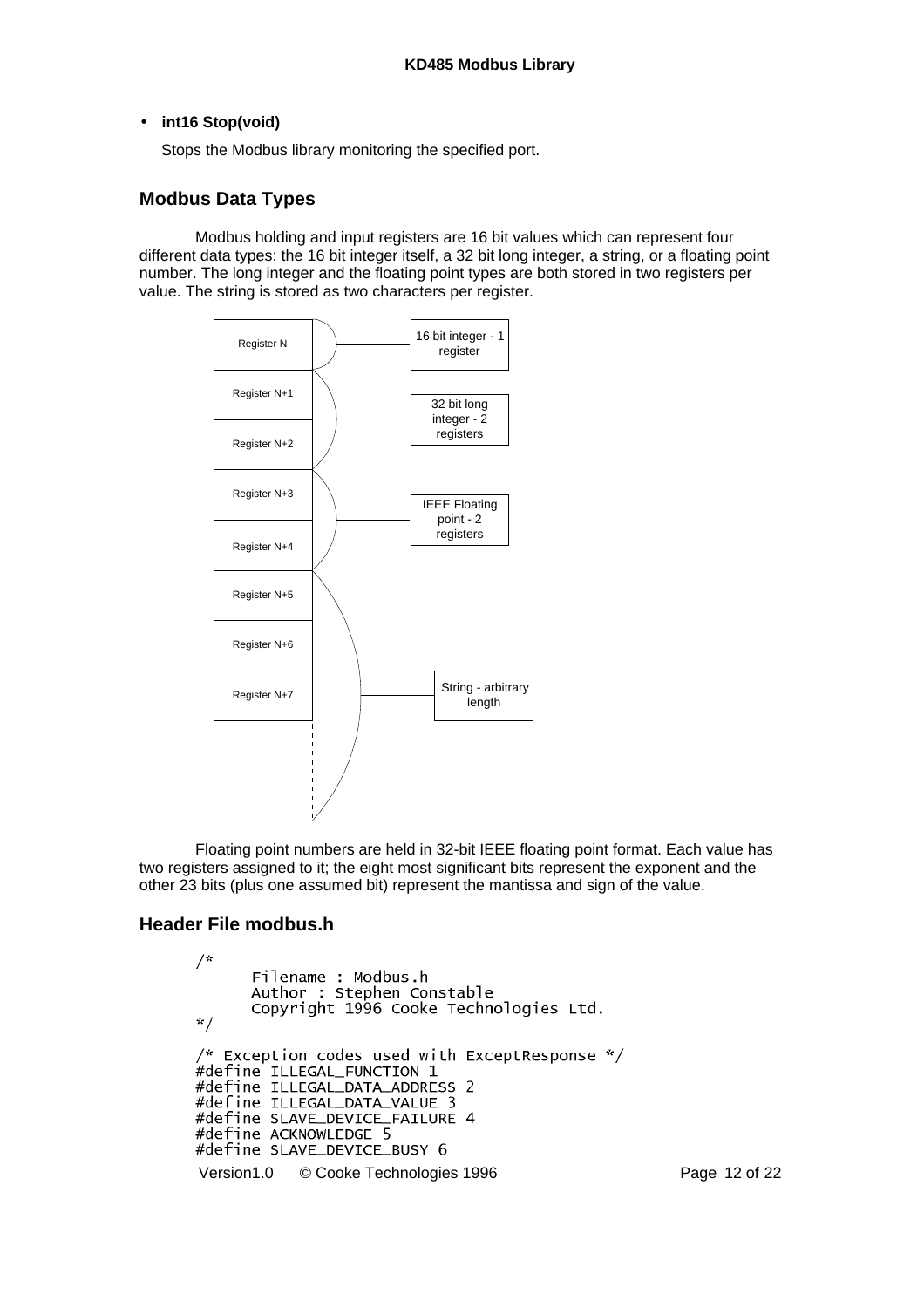#define NEGATIVE\_ACKNOWLEDGE 7 #define MEMORY PARITY ERROR 8  $x$  Boolean defines  $x$ ,<br>#define TRUE 1 add....<br>#define FALSE 0  $/*$  Common typedefs  $*/$ typedef unsigned char uint8:  $t$ vpedef char  $int8$ :  $t$ vpedef short  $int16$ : Expedit Entertainment of the type definition.  $\frac{1}{2}$ wheedef long int32: typedef unsigned long uint32:  $\frac{1}{2}$  wheelef  $\frac{1}{2}$  int $\frac{1}{2}$  bool:  $7$ <sup>\*</sup> Typedef for callback functions supplied by user If the callback returns an exception response (i.e. handles the reply itself) then the callback should return TRUE  $which$ will prevent the library from taking any more action. Otherwise return FALSE.  $\frac{1}{2}$ typedef bool (\*FUNCPTR)(uint16 regstart, uint16 numregs);  $/*$  Unknown callbacks MUST respond to the message themselves if a response is required. The parameters supplied give access to the complete message so the user can do whatever is necessary with  $it*/$ typedef void (\*UNKNOWNFUNCPTR) (uint16 funcnum, uint8 \*mess,  $u$ int16 messlen $):$ /\* Defines which of the KD485 ports is to have the Modbus<br>library attached \*/  $int16$  SetPort(int16 portnum); /\* Set the modbus slave address 1-255  $*/$  $int16$  SetSlaveAddress(int16 address); /\* Set the modbus slave id (0-255) returned by function code 17  $(ReportslaweID)$  \*/  $int16$  SetSlaveID(int16 id);  $/*$  Specifies a character array that the Modbus library reads and writes as coils.  $*/$ int16 SetCoils(uint8 \*coilbuf, int16 numcoils):  $/*$  Sets a function that will be called whenever a Modbus ReadCojlStatus (code 1) command is decoded by the library.  $*/$ int16 SetCoilReadCallback(FUNCPTR func):  $\frac{4}{3}$  Sets a function that will be called whenever a Modbus ForceS1ngleCoil (code 5) or ForceMultipleCoils (code 15) command is decoded.  $*/$ int16 SetCoilWriteCallback(FUNCPTR func):  $\sqrt{\dot{x}}$  Specifies a character array that the Modbus library reads as Inputs,  $\sqrt[k]{}$  $int16$  SetInputs(uint8 \*inpbuf, int16 numinputs);  $\sqrt{\dot{x}}$  Sets a function that will be called whenever a ReadInputStatus (code 2) command is decoded.  $*/$ 

Version1.0 © Cooke Technologies 1996 Page 13 of 22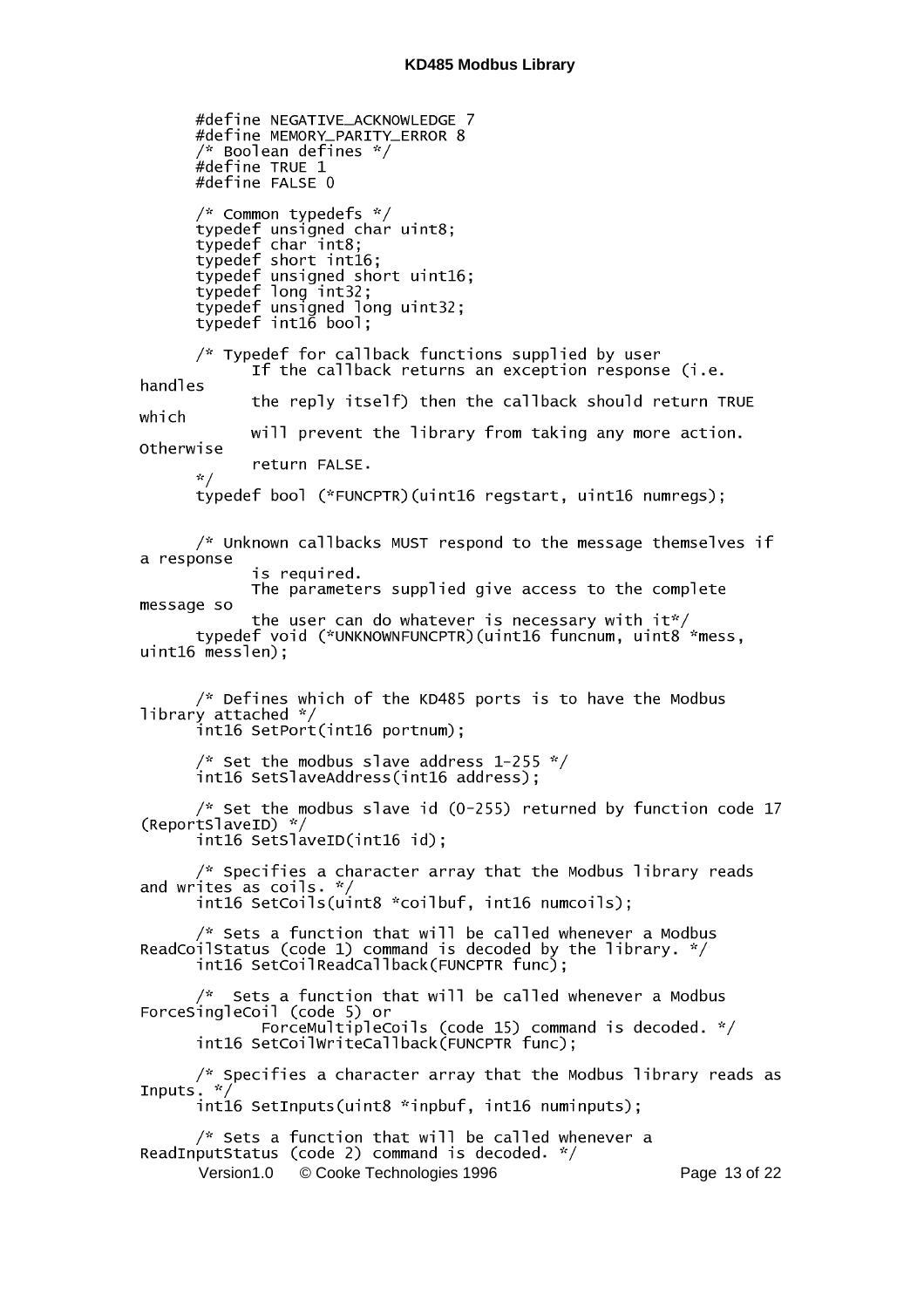int16 SetInputsReadCallback(FUNCPTR func);

 $\frac{1}{8}$  Specifies a 16 bit integer array that the Modbus library  $\frac{1}{2}$  reads as input registers. \*/ int16 SetInputReas(int16 \*reabuf. int16 numreas):

 $\sqrt{\dot{x}}$  Sets a function that will be called whenever a ReadInputRegister (code 4) command is decoded.  $*/$ int16 SetInRegsReadCallback(FUNCPTR func);

/ $*$  Specifies a 16 bit integer array that the Modbus library reads and writes as holding registers.  $*/$ int16 SetHoldingReas(int16 \*reabuf, int16 numreas):

 $\sqrt{*}$  Sets a function that will be called whenever a ReadHoldingRegister (code 3) command is decoded.  $*/$ int16 SetHoldReasReadCallback(FUNCPTR func):

 $\frac{1}{2}$  Sets a function that will be called whenever a PresetSingleRegister (code 6), a PresetMultipleRegs (code 16) night in Norman Boron Community Process Command is decoded. \*/ int16 SetHoldReasWriteCallback(FUNCPTR func):

/\* Sets the 8 coils that are used to hold exception status. \*/ int16 SetExceptionRegisters(uint8 \*exbuf);

 $/*$  Sets a function that will be called whenever a  $ReadExceptionStatus (code 7) command is decoded. */$ int16 SetExReadCallback(FUNCPTR func):

 $\frac{1}{2}$  Sets a function to be called whenever an unknown command is decoded.

If this function is not patched the default action is to

an ILLEGAL FUNCTION exception. \*/ int16 SetUnknownCallback(UNKNOWNFUNCPTR func);

return

 $\star$  /

 $/*$  General error function, return TRUE from callbacks if used void ExceptResponse(int16 xcode);

 $/*$  Checksum calculator, set seed to -1 for modbus  $*/$  $\mu$ int16 revcrcbuf(uint8 $^{'*}$ buf. uint16 num. uint16 seed):

 $/*$  Starts the Modbus library monitoring the specified communications port.  $*$  $int16 \text{ Start}(void)$ :

/\* Stops the Modbus library monitoring the specified port.  $*/$  $int16$  stop(void);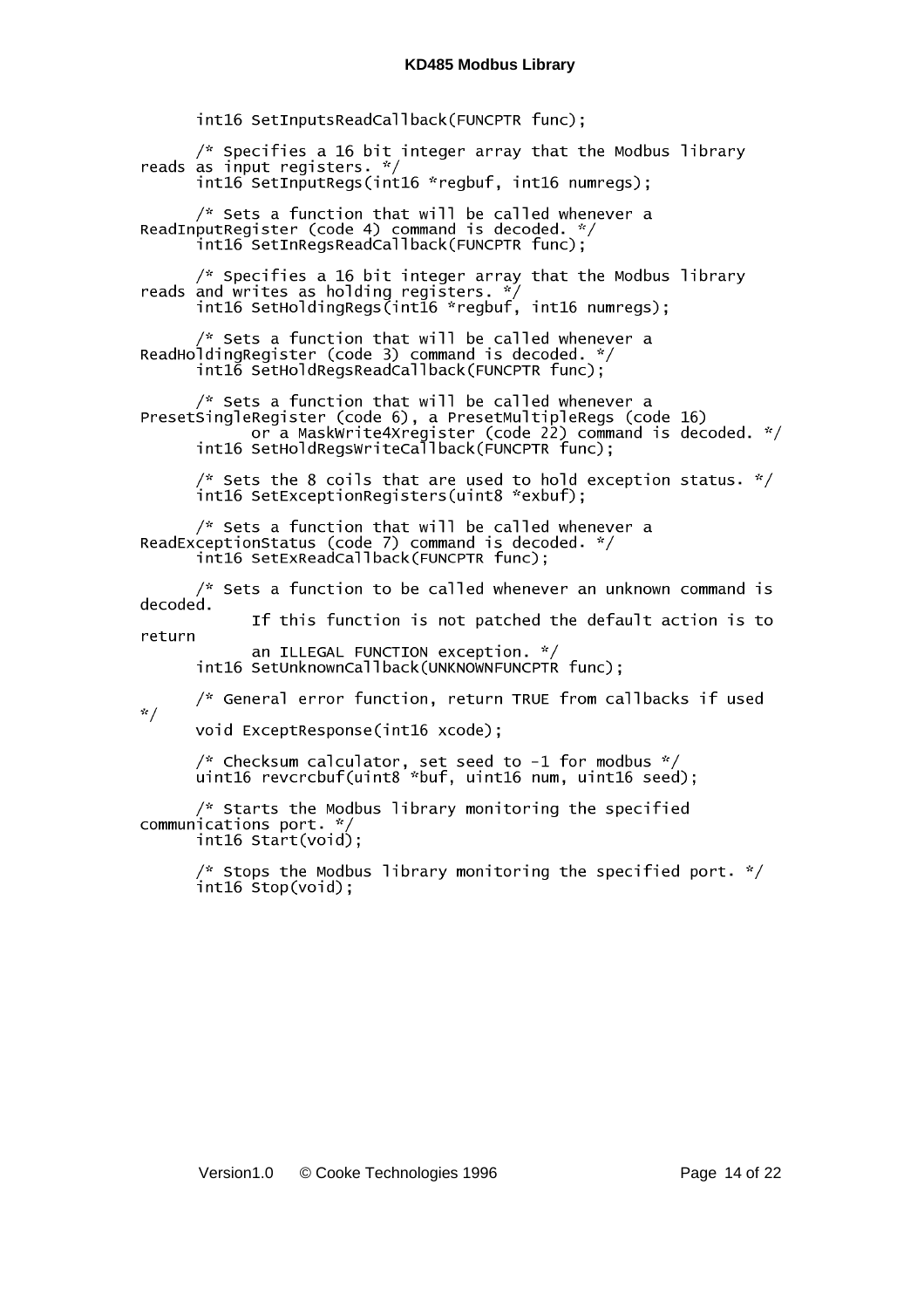# **Example 1: Echo**

File: Example1.C

This is a simple example which provides no protocol translation; it simply demonstrates how to set up the Modbus library and use callbacks to respond to incoming Modbus commands. If the KD485 is connected to a Modbus master (for example, the Test Tool provided) on one port this example will output an ASCII string representing the commands received through the other port. This could then be displayed by connecting a PC running a terminal program to the port.



Wiring Diagram for the KD485 running Example 1

This example sets the slave address of the instrument to be 100 decimal. Use the batch file mkmbhex.bat to compile and load the resulting hex file in the usual

way. See 'Building the Application' for details.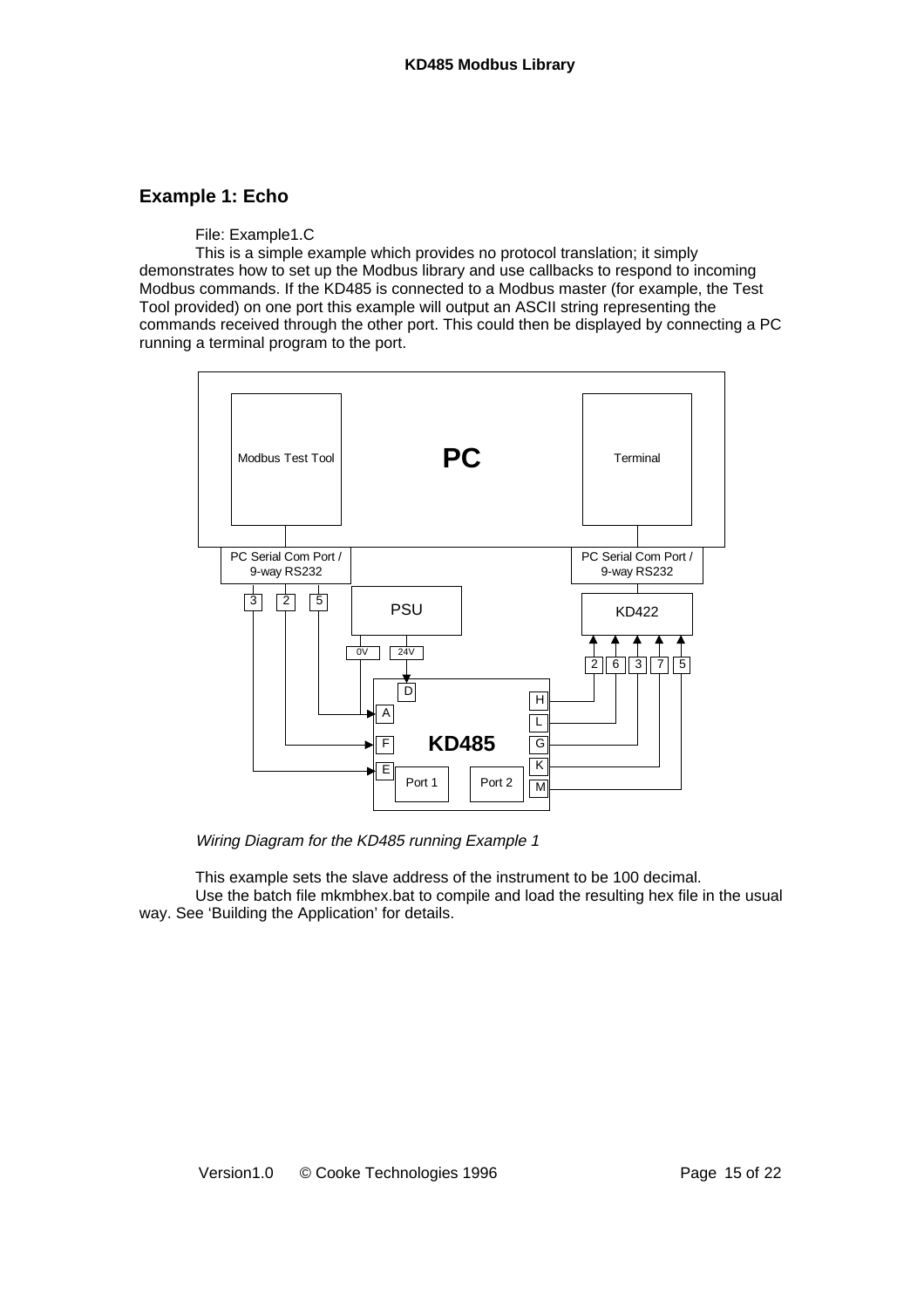### **Example 2: Protocol conversion - Internal Database; Immediate access**

#### File: Example2.C

This example is a demonstration of protocol conversion which converts the proprietary protocol of the provided software dummy instrument to Modbus, thus making it appear as a Modbus slave device. Values can then be written to or read from the instrument using a Modbus master device, e.g. the provided Test Tool.

The code polls the dummy instrument continuously using its proprietary protocol and stores the data internally in the arrays representing the Modbus registers. The data is forwarded to Modbus automatically by the library when an appropriate command is received. Writing to the registers is handled by setting flags in the write callbacks, with the actual writing to the instrument handled in the poll loop.

This example sets the slave address of the instrument to be 100 decimal.

The disadvantage of this approach over that taken in Example 3 is that the data returned to Modbus is the data obtained on the last poll loop, which may not be current (depending on the time it takes the loop to poll all the needed data values). It is also harder to handle exceptions; this example ignores exceptions, but to handle them properly would involve setting flags in the poll loop if there was a problem with the instrument or its data. The exception could then be raised in the appropriate callback when Modbus requested the data.

The principle advantage of this approach is that the poll loop can run continuously updating the registers, so any Modbus data request can be performed instantly by the library. Thus even if the instrument is slow to respond there should never be a problem with Modbus timing out.

### **Example 3: Protocol conversion - Commands relayed; Slow**

#### File: Example3.C

This example is a demonstration of protocol conversion. As in the previous example, it converts the protocol of the dummy instrument to Modbus and vice versa.

This example interprets incoming Modbus commands and requests the data from or writes data directly to the instrument. This is handled in callback routines. The Modbus protocol is thus converted to the proprietary protocol of the software instrument and the proprietary protocol back to Modbus. All of the instrument's values can then be read as Modbus registers.

This example does not set the slave address of the instrument; the slave address is therefore taken from the KD485's configuration.(See 'KD485 Configuration and its effect on the Modbus Library').

The disadvantage of this type of protocol conversion is that the KD485 must retrieve its data from the instrument and reply within the Modbus timeout interval. This may not be possible if the instrument is slow to respond. The advantage of this method is that if data is available in the time allowed it will be the current data value rather than that obtained during the last poll, as it would be in an asynchronous conversion. This type of conversion also allows easier handling of exceptions, as they can be directly generated in the callbacks.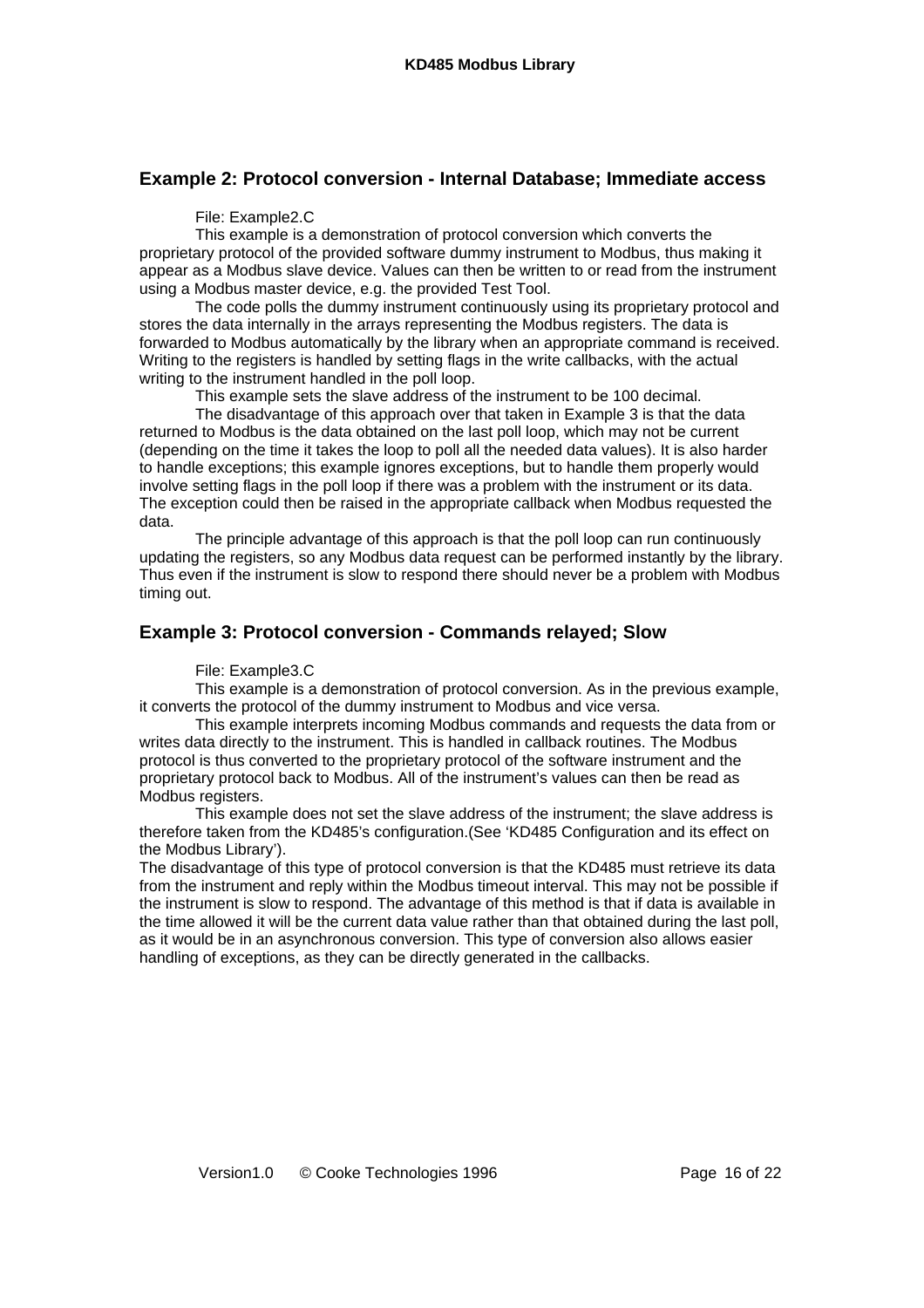# **Appendix A: The Dummy Instrument**

Included in this package is a software dummy instrument for the example programs to communicate with. The application is in the file 'Demoinst.exe' and runs under Windows. It is installed with the Windows installation option.

The software represents a process controller type instrument with four associated values: a process value, a set point, the state of a switch and the state (colour) of an LED. The instrument is driven by a proprietary (non-Modbus) protocol described below. When the protocol is converted to Modbus, each of the four internal values can be associated with one of the four Modbus register types.

- The process value is read only and can be represented by an Input Register
- The set point is read/write and can be represented by a Holding Register
- The switch status is read only and can be represented by an Input
- The LED status is read/write and can be represented by a Coil



The dummy instrument

The instrument can be connected to a serial port by setting the 'Port' and 'Baud' to the desired values and pressing 'Start'. The Baud rate should match that of the KD485 port the instrument is to be connected to; this can be seen and set in the KDCFG configuration utility. The Set Point can be edited in the 'S.P.' edit box. When the Set Point is changed, the dummy Process Value will adjust itself to equal the Set Point at a rate determined by the 'Control Rate' slider.

The 'Input' switch can be clicked to change it from off (0) to on (1). The Coil LED colour can be either red (0) or green (1).

# Instrument Protocol

This device has a simple proprietary protocol that defines the following commands:

- ?1 : Return current Process Value as a string
- ?2n : Set value of Set Point (holding register) determined by 'n' which is a number between 0-2^12 (0-4096) (instrument only displays values to 100)
- ?3 : Return value of Set Point as a string
- ?4 : Return current state of switch as a string

Version1.0 © Cooke Technologies 1996 Page 17 of 22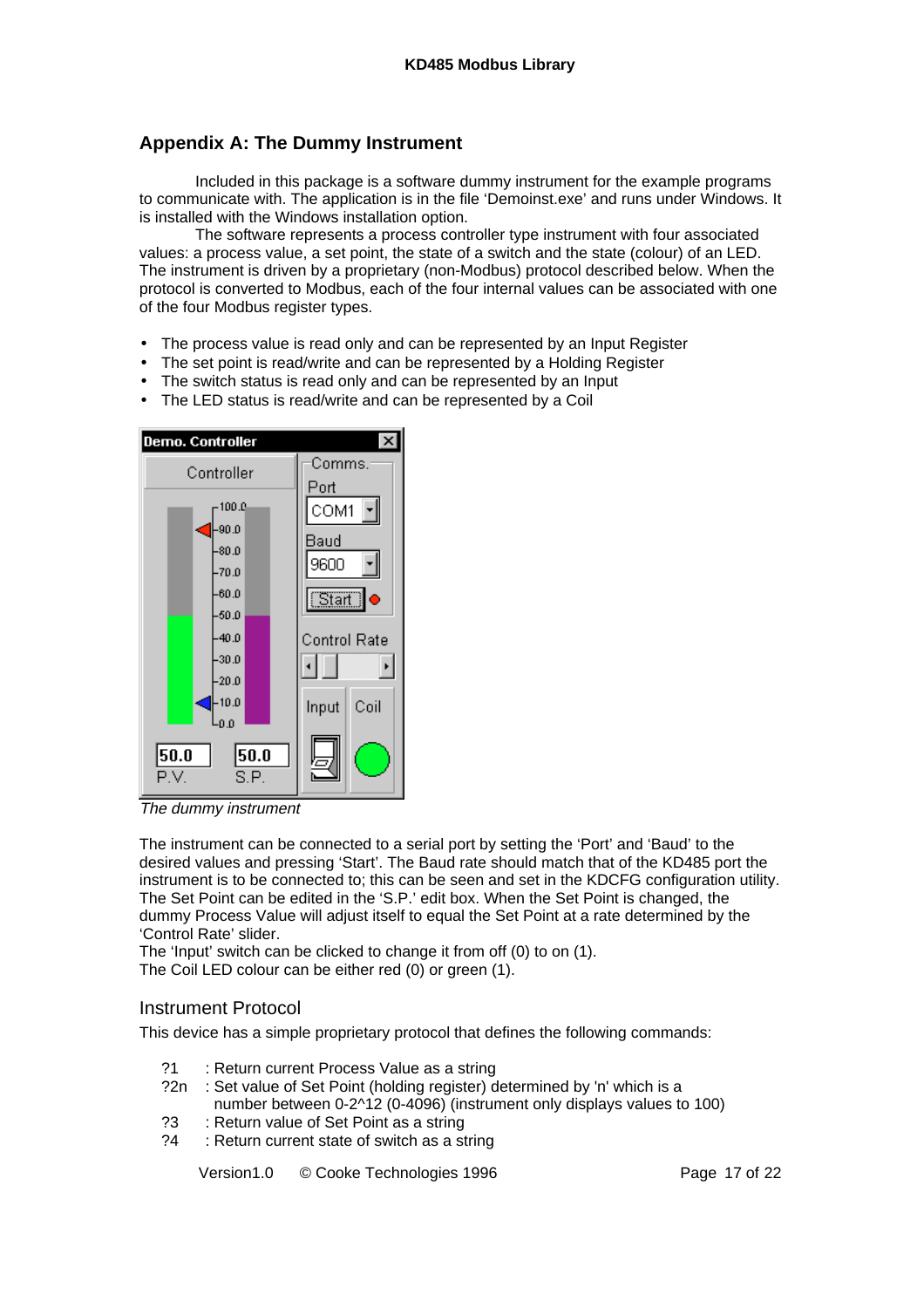- ?5n : Set state of LED (coil) determined by 'n' which is 0 or 1
- ?6 : Return current state of LED as a string

All returned strings are assumed to be terminated by a carriage return/line feed pair. Examples 2 and 3 both convert this proprietary protocol so that the instrument can be treated as a Modbus slave device.

# **Appendix B: The Modbus Master Test Tool**

Included in this package is a simple Modbus Master test tool for the example programs to communicate with. The application is in the file Mbustest.exe and runs under Windows. It is installed with the Windows installation option.

| <b>Modbus Test Tool</b>                               |             |  |  |
|-------------------------------------------------------|-------------|--|--|
| Slave Addr.<br>Port<br>COM4:  -    Configure  <br>100 |             |  |  |
| Register Type                                         |             |  |  |
| 4xxxx (Holding registers read/write)                  |             |  |  |
| Start Address                                         |             |  |  |
|                                                       | Read        |  |  |
| ${\sf Type}$ Conversion $_{\exists}$<br>⊕ Integer     | <b>7D00</b> |  |  |
| $\mathbb C$ Long<br>C Floating Point                  | Write       |  |  |
| C Discrete                                            | 32000       |  |  |
| $\overline{\triangledown}$ Hex                        |             |  |  |
| Read Success!                                         |             |  |  |



This tool is a simple Modbus Master device, capable of reading or writing one value at a time from a Modbus slave device and displaying it as one of four data types, in decimal or hex where appropriate.

The correct serial port and Modbus slave address for the required device should be entered in the two combo boxes at the top. The 'Configure' button can be pressed to set up the serial port parameters and the Modbus Protocol Tick and Timeout. The register type and start address should then be entered and the returned data type selected. The 'Hex' box should be checked to display integer and long type read results in hexadecimal.

For a read operation, you should then press the Read button; the result should appear in the panel below the button. For a write operation, enter the value in the box below the Write button and then press the button. If successful, the tool will read back the value just written and display it in the panel below the Read button.

If there are any communications problems the Status line at the bottom will report them. The most common causes of problems will be having the wrong port or slave address selected.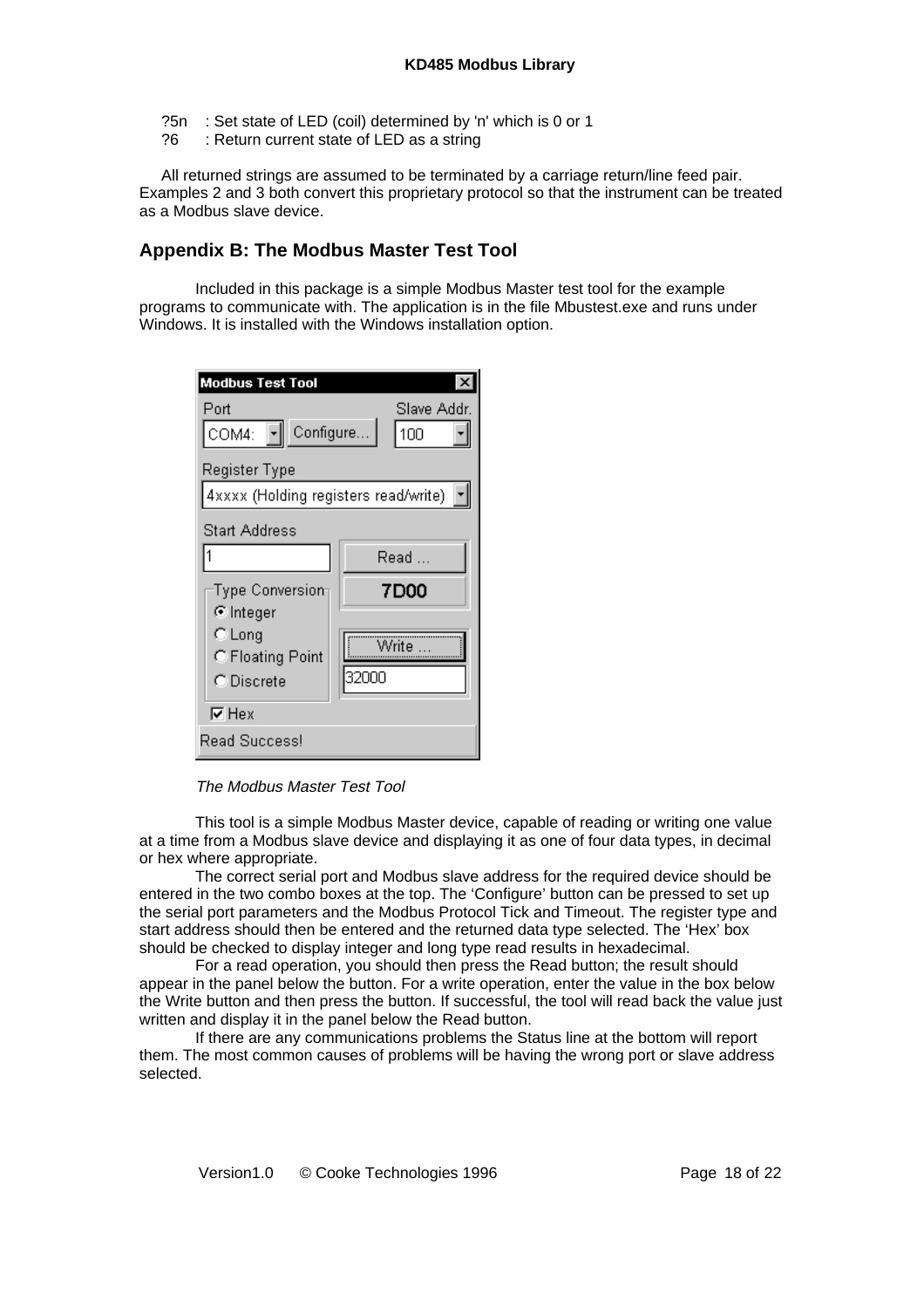# **File List**

After installation, you should have the following files:

### Dos

**Library** Modbus.obj

**Make file** mkmbhex.bat

**Link template - used by mkmbhex.bat** mblinkf.mkh

**Header file** Modbus.h

#### **Example Source**

Example1.c Example2.c Example3.c

#### **Example Hex**

Example1.hex Example2.hex Example3.hex

#### Windows

As for Dos, plus:

### **Software Dummy Instrument** Demoinst.exe

**Modbus Master Test Tool** Mbustest.exe

**Test Tool Support Files** (in Windows System directory) Mbus.vbx Modrtu.dll Bivbx11.dll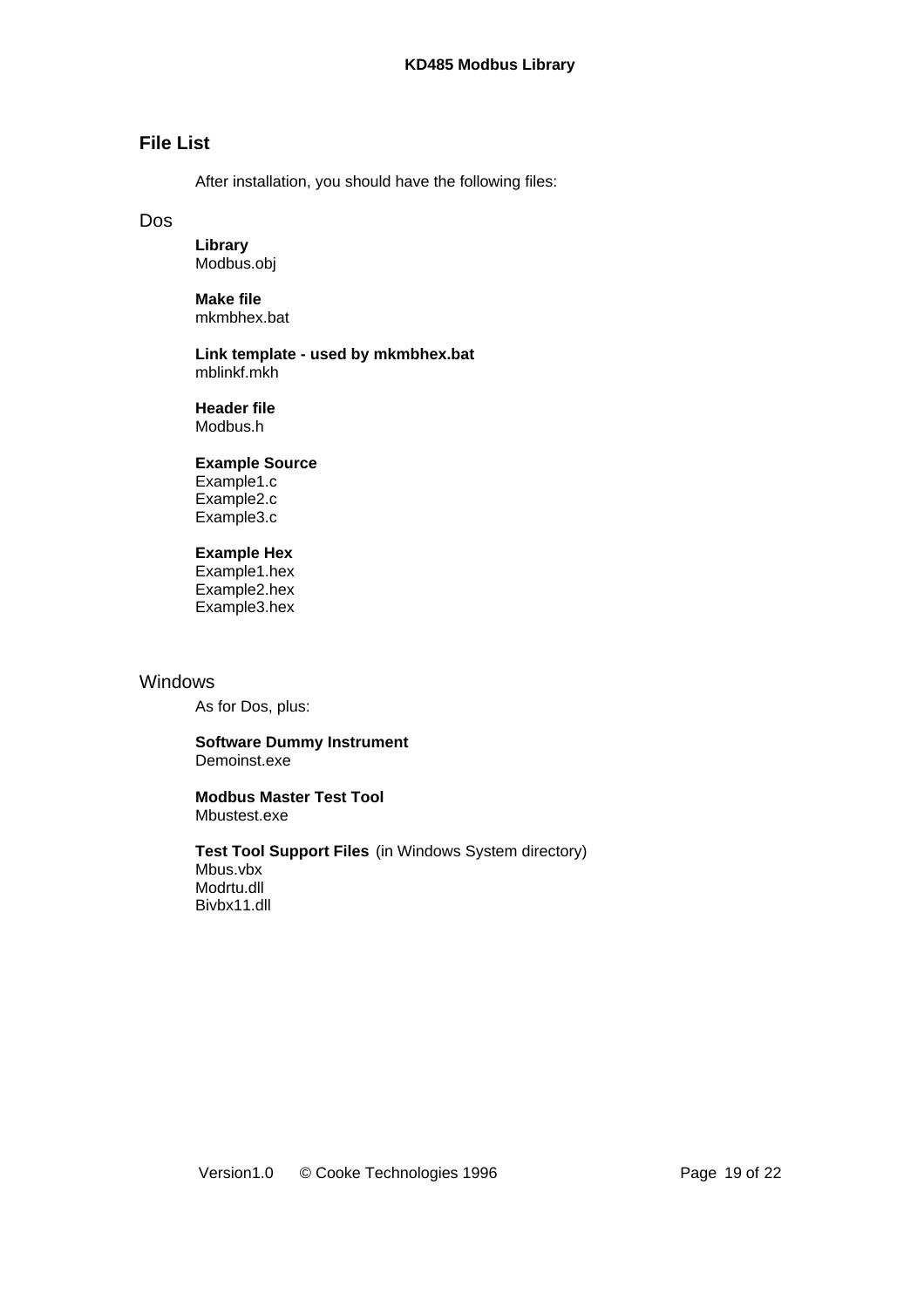# **Licence Agreement & Limited Warranty for the KD485 Modbus Library**

This document constitutes a legal agreement between 'you,' ( the 'Licensee') , and Cooke Technologies Limited (CTL). If you do not agree to the terms of this agreement please return the unopened disk package, and all other components of the product (including the documentation with which it was bundled), to the place from which you purchased it, for a full refund. Your attention is particularly drawn to Clause 9 (Your undertakings). To protect its legal rights, CTL is not selling any of its intellectual property rights, copyrights, or other rights in the software. Instead, CTL are granting you the right, by means of a software licence, to use the software. CTL retain all title & rights not expressly granted to you.

#### **Cooke Technologies Ltd Licence Agreement (KD485 Modbus Library)**

**1. Grant of Licence.** In consideration for the payment of the licence fee - which is part of the price you have paid or agreed to pay for this product - and your agreement to abide by the conditions of this licence and the limited warranty, CTL will grant you the non-exclusive right to use and display this copy of the software on a single computer at a single location so long as you comply with the terms of this licence. CTL retain all title and rights not expressly granted to the licensee.

**2. Ownership of Software.** You own the magnetic or other physical media on which this software is recorded, but an express condition of this licence is that CTL retain title and ownership of the software recorded on the original disk copy (ies) and all subsequent copies of the software. regardless of the form or media in or on which the original and other copies may exist. This licence is not a sale of the original software or any copy.

**3. Copy Restrictions.** This software and the accompanying documentation is copyrighted. Unauthorised copying of the documentation or software, including that which has been modified or merged with other software, is expressly forbidden. However, you may make two (2) copies of the software solely for back-up purposes. You must reproduce and include the copyright message on the back-up copies. You may be held legally responsible for any copyright infringement caused by your failure to abide by this licence.

**4. Use Restriction.** The software is licensed for use only on one computer at a time. You may not distribute copies of the software or documentation to others. You may not modify, adapt, translate, reverse engineer, decompile, disassemble or create derivative work based on the software, nor may you modify, adapt, or create derivative work based on the documentation without prior written permission from CTL.

**5. Use with KD485.** The library may be used to produce real-time software for the KD485. There is no restriction on the number of systems in which it is used.

**6. Transfer Restrictions.** This software is licensed to the original purchaser. This licence may be transferred or assigned to a new user, only if they also agree, in writing, to be bound by the terms of this licence and limited warranty.

**7. Termination**. This licence is effective until terminated, which will happen automatically, without notice from CTL, if you fail to comply with any provision of this licence. Within 14 days of termination you must destroy all copies of the software and its associated documentation (including any copies, complete, partial or modified) and inform CTL, in writing, that you have done so. On termination you shall pay CTL all costs and expenses, including legal and other fees, incurred in respect of the software, this licence or otherwise. Termination, howsoever or whenever occasioned, shall be subject to any rights and remedies that CTL may have under this licence or in law.

**8. Miscellaneous.** This license is governed by, and construed in accordance with, the provisions of English Law.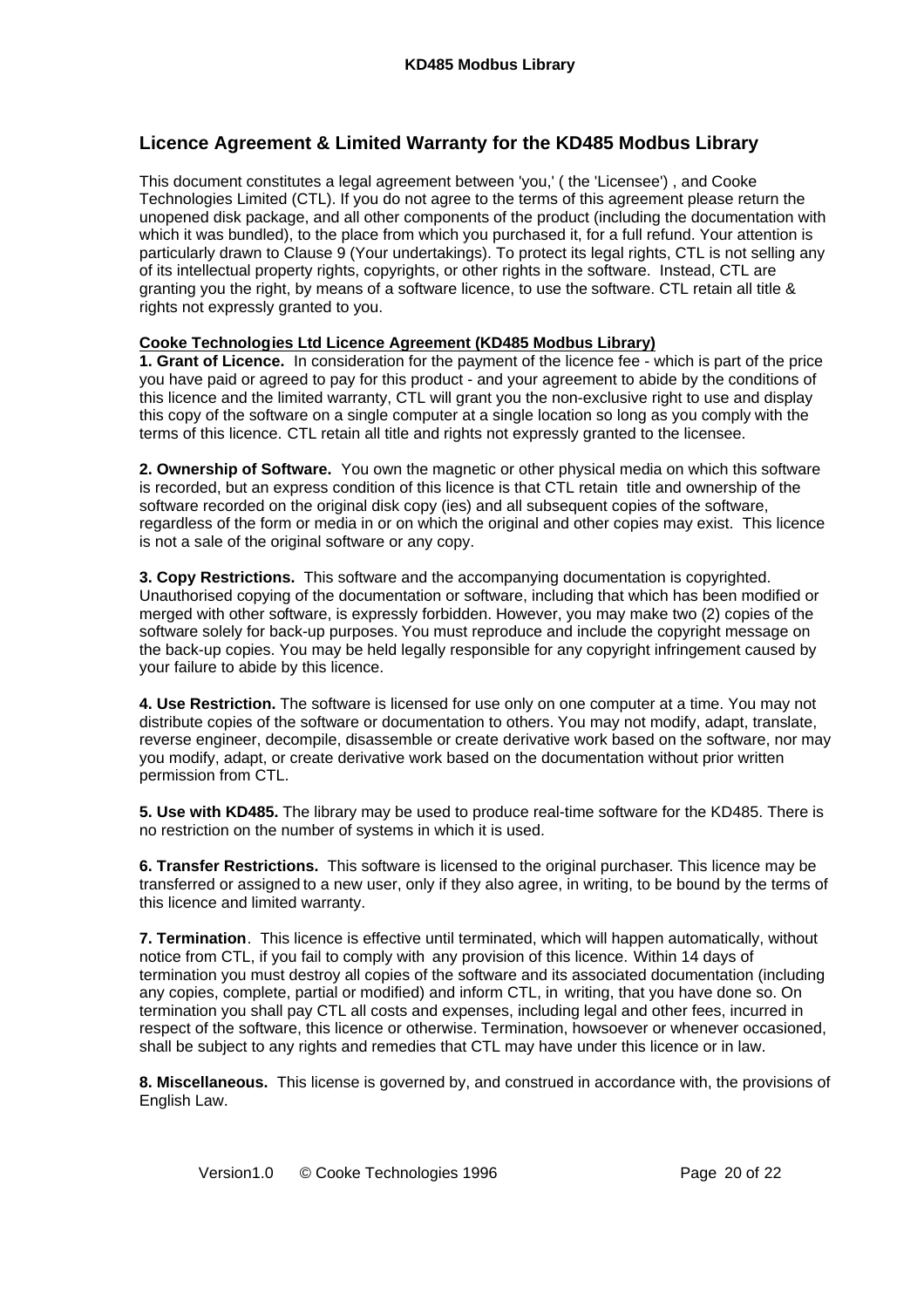**9. Update Policy.** CTL may offer information on enhancements or modifications to the software at such cost as may be notified to you. CTL shall charge for any software services requested by you, including upgrades, which are not covered by this licence.

**10. Your undertakings.** You undertake to supervise and control the use of the software in accordance with the terms of this licence. You also agree to include our copyright notice on all copies made of the software, including partial copies or modified copies.

**11. Our liability.** Subject to the provisions of Clause 9 above, the software and its accompanying documentation are provided 'as is' without warranty of any kind, and are specifically not suitable for life-critical applications. The entire risk as to the results and performance of the software rest with you. CTL are not liable to you for any loss or damage whatsoever, howsoever caused, arising directly or indirectly, in connection with this licence, the software, its use or otherwise, except that which it is unlawful to exclude. CTL expressly exclude liability for consequential loss or damage which may arise in respect of the software, its use, or in respect of other equipment or property, or for loss of profit, business, revenue, goodwill or anticipated savings. CTL warrant you only that the disk on which the software is supplied is free from defects in materials and faulty workmanship, under normal use, for a period of 90 days from the date of purchase. CTL's sole liability in respect of any such defect is expressly limited to the replacement of the software and the medium on which it is supplied, and is not applicable if the failure is the result of accident or abuse. In the event that any provision contained in this licence shall be held to be invalid for any reason, and CTL become liable for loss or damage that it would otherwise have been lawful to exclude, such liability shall be subject to other provisions limiting CTL's liability to the total cost of t he software (exclusive of VAT). CTL do not exclude liability for death or personal injury to the extent that the same arises as a result of CTL's negligence, or that of its employees, agents or authorised representatives. Nothing in this Clause (11) affects your statutory rights.

**12. General.** CTL are under no obligation to you in respect of anything which, apart from this provision, may constitute breach of this licence arising by reason of force majeure, namely, circumstances beyond the control of CTL, including industrial action of any sort.

Failure by CTL to enforce any of the provisions above shall not be construed to be a waiver of CTL's rights under this licence, nor shall it in any way affect the validity of the whole or any part of this licence . CTL reserves all rights not expressly granted to you. If any of this provisions shall be determined invalid, unlawful or unenforceable to any extent, then such provision shall be severed from the remainder, and these shall continue to be valid to the fullest extent permitted by law.

#### **Acknowledgement**

YOU ACKNOWLEDGE THAT YOU HAVE READ THIS LICENCE AND AGREE TO BE BOUND BY ITS TERMS AND CONDITIONS. You also agree that this licence supersedes all proposals or prior agreements, oral or written, and any other communications between the parties regarding the subject matter of this licence.